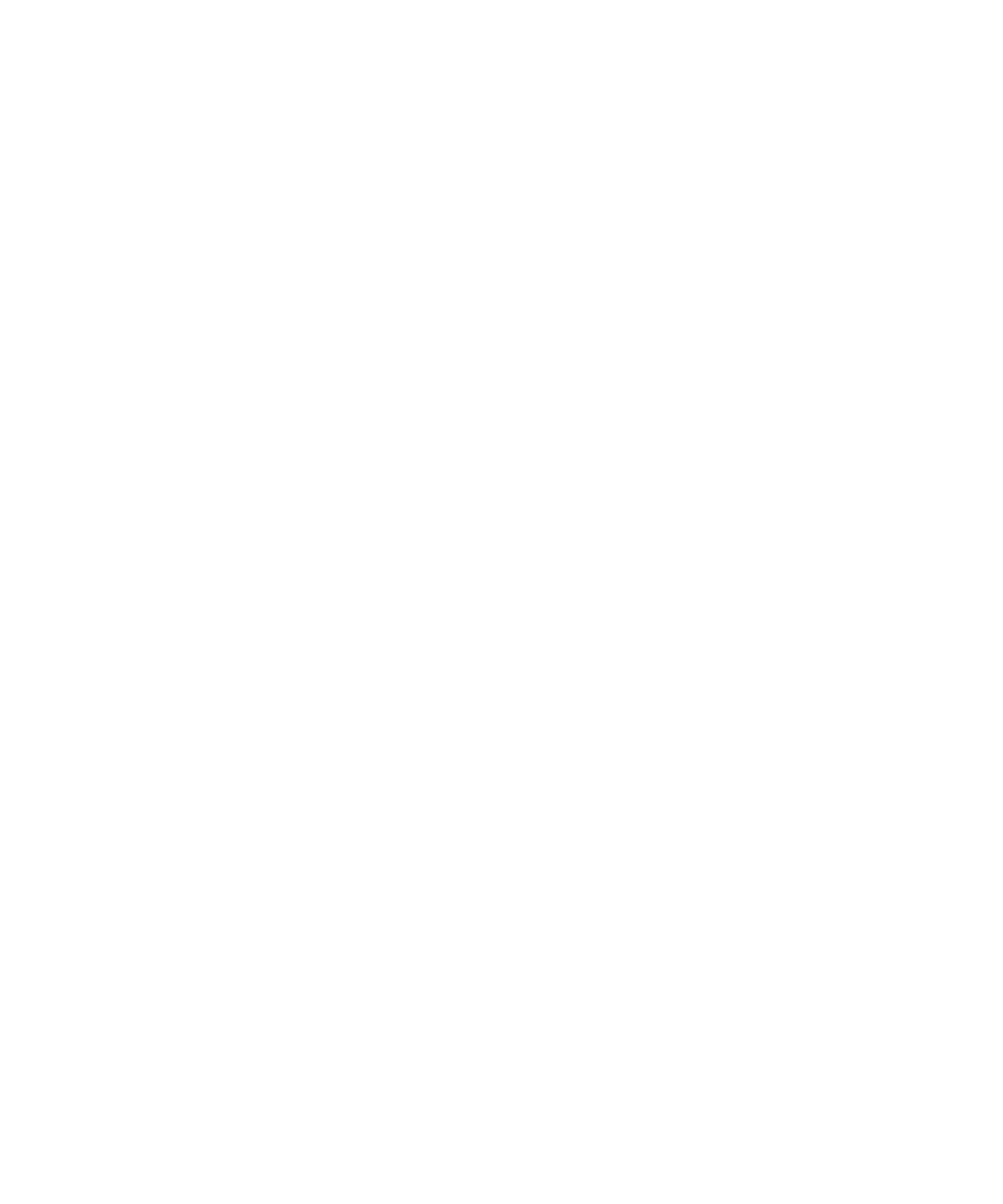# *Telelogic DOORS for ClearQuest Interface Using Telelogic DOORS for ClearQuest Interface*

*Release 2.2*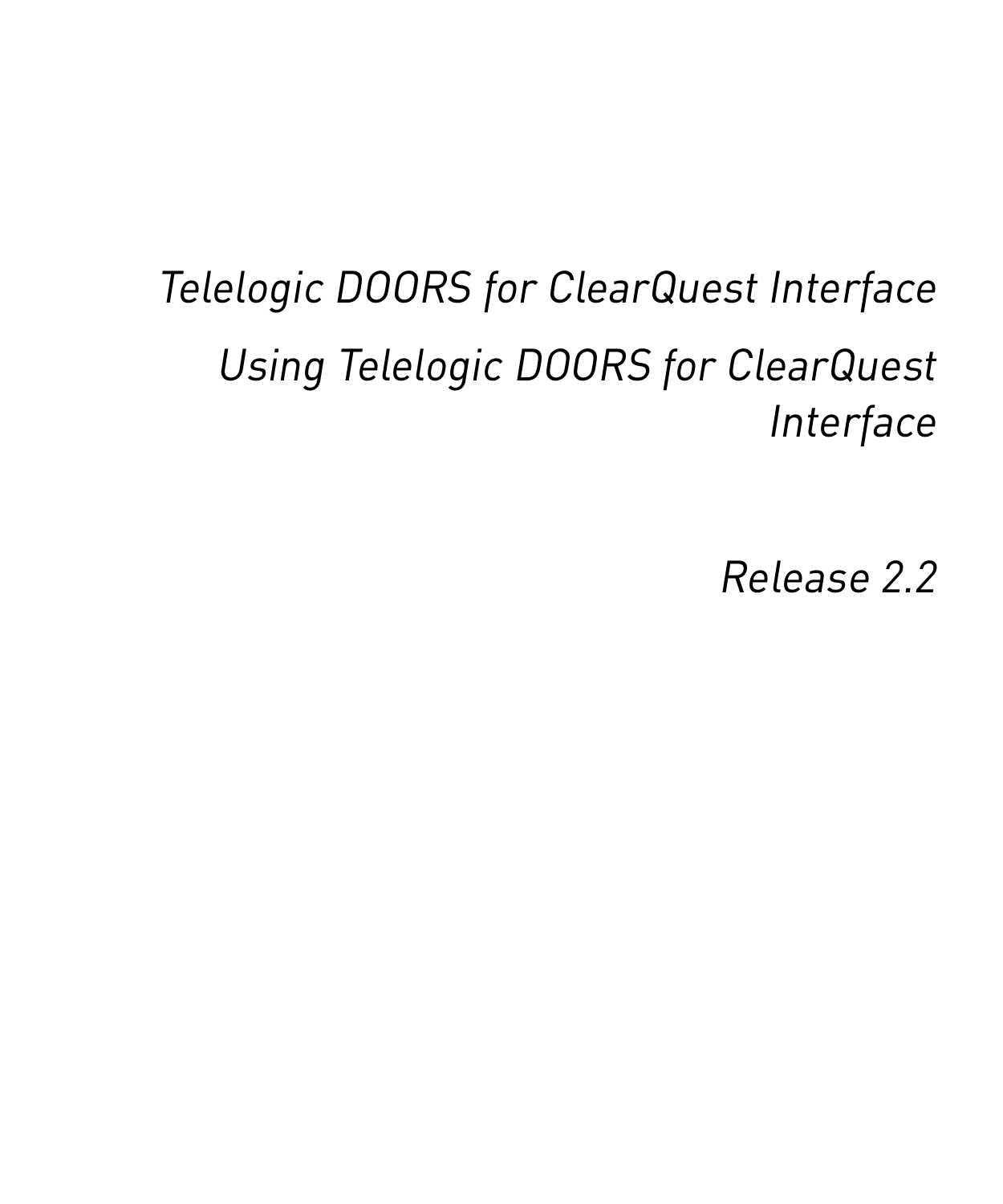Before using this information, be sure to read the general information under the ["Notices" chapter on page 27.](#page-32-0)

This edition applies to **VERSION 2.2**, **Telelogic DOORS for ClearQuest Interface** and to all subsequent releases and modifications until otherwise indicated in new editions.

#### © **Copyright IBM Corporation 1993, 2008**

US Government Users Restricted Rights—Use, duplication or disclosure restricted by GSA ADP Schedule Contract with IBM Corp.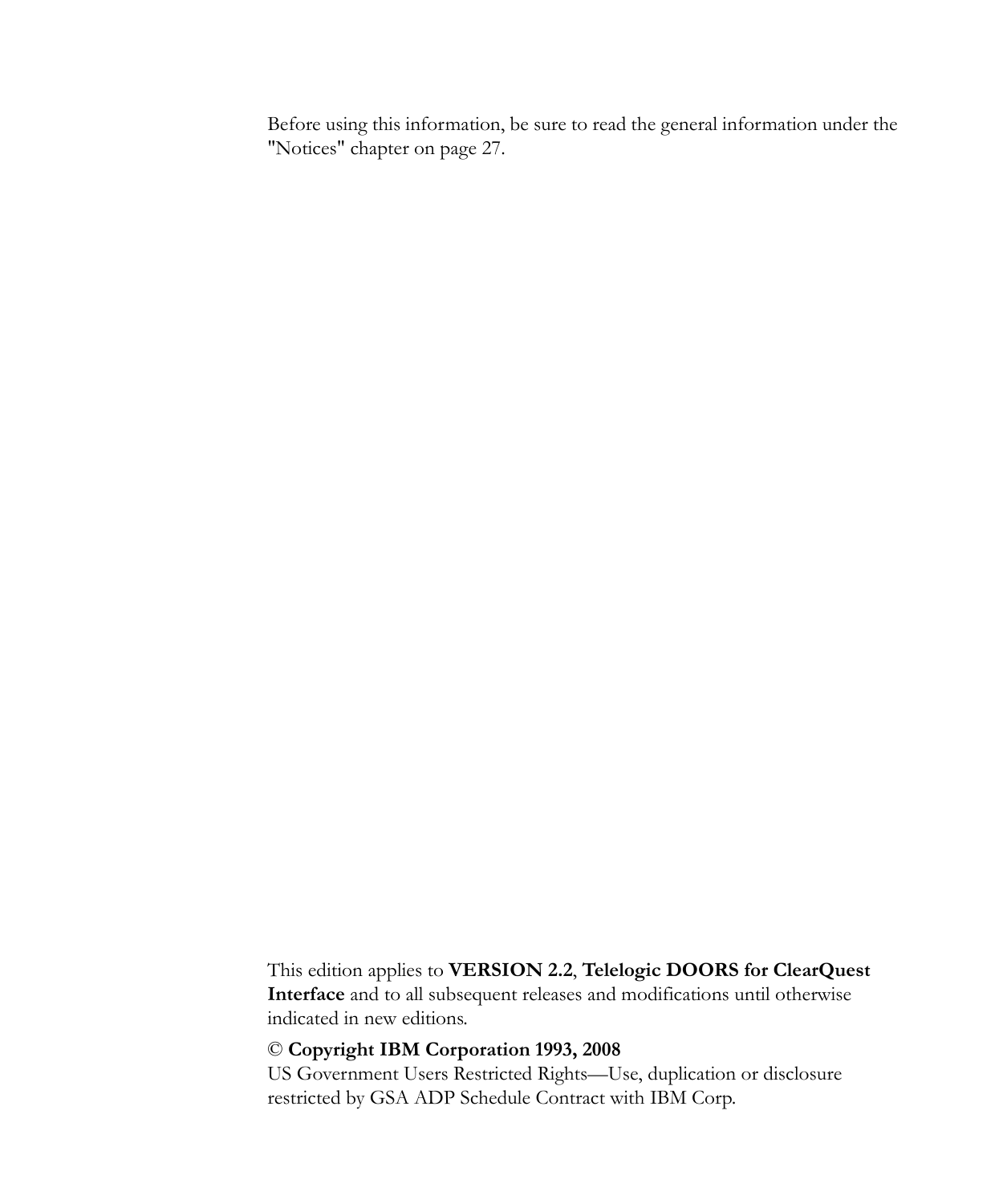# *Table of contents*

| <b>Chapter 1: About this manual</b>                                      | 1 |
|--------------------------------------------------------------------------|---|
|                                                                          |   |
|                                                                          |   |
| <b>Chapter 2: Concepts</b>                                               | 3 |
|                                                                          |   |
|                                                                          |   |
|                                                                          |   |
| <b>Chapter 3: Configuring Telelogic DOORS for ClearQuest Interface 5</b> |   |
|                                                                          |   |
|                                                                          |   |
| <b>Chapter 4: Using Telelogic DOORS for ClearQuest Interface</b><br>15   |   |
|                                                                          |   |
|                                                                          |   |
|                                                                          |   |
|                                                                          |   |
|                                                                          |   |
|                                                                          |   |
|                                                                          |   |
|                                                                          |   |
| <b>Chapter 5: Contacting support</b><br>23                               |   |
|                                                                          |   |
|                                                                          |   |
|                                                                          |   |
|                                                                          |   |
|                                                                          |   |
|                                                                          |   |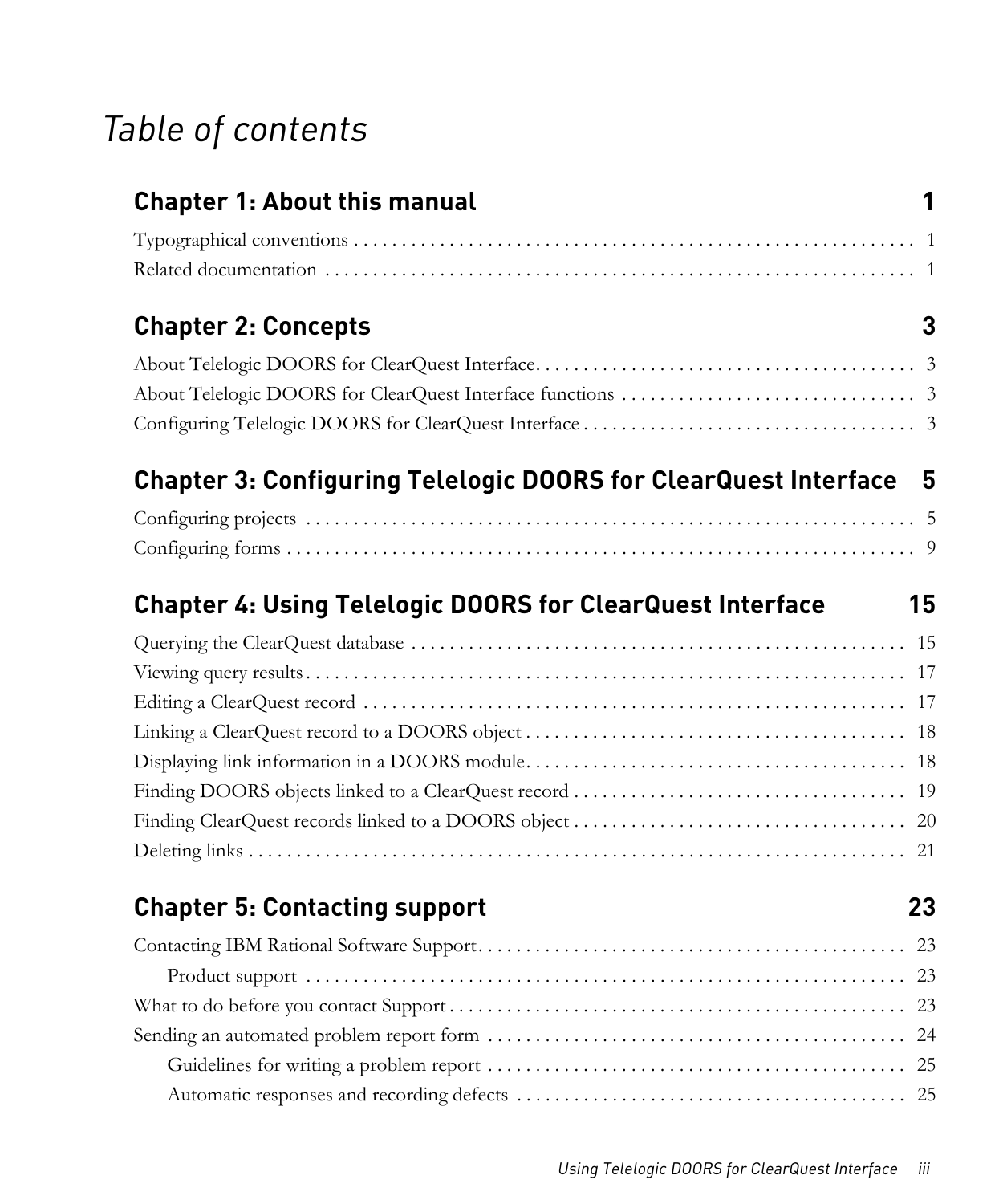# **[Chapter 6: Notices 27](#page-32-1)**

| $\sqrt{1}$ |
|------------|
|------------|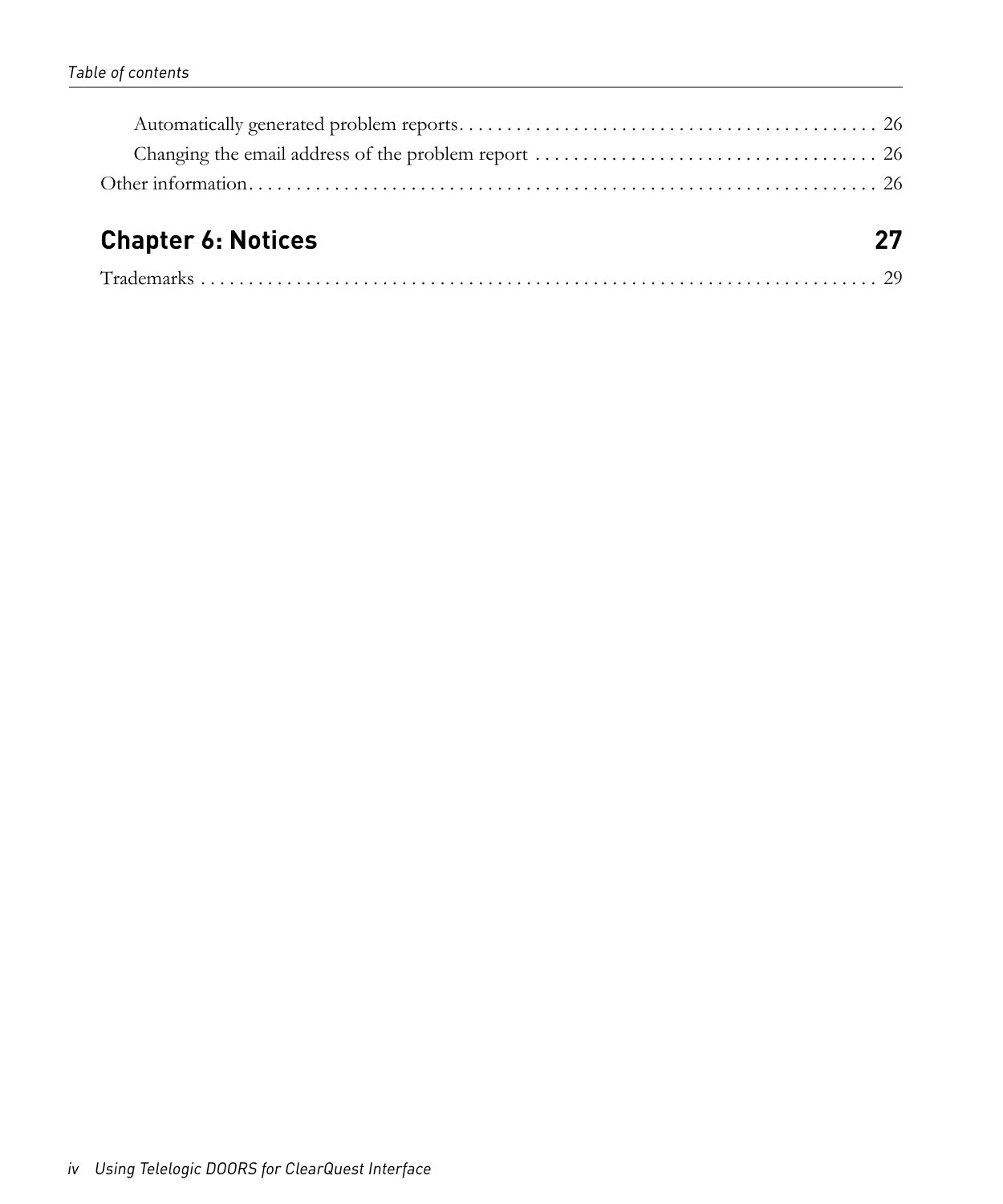# *1 About this manual*

<span id="page-6-0"></span>Welcome to Telelogic® DOORS for ClearQuest Interface™.

This manual describes how to use version 2.2 of Telelogic DOORS for ClearQuest Interface. It assumes that you know how to use both Telelogic $^{\circledR}$  $\overline{\mathrm{DOORS}}^{\circledR}$  and  $\mathrm{ClearQuest}^{\circledR}$ .

## <span id="page-6-1"></span>**Typographical conventions**

| <b>Typeface or</b><br>Symbol | <b>Meaning</b>                                                                                                            |
|------------------------------|---------------------------------------------------------------------------------------------------------------------------|
| <b>Bold</b>                  | Important items, and items that you can select, including<br>buttons and menus. For example: Click Yes to continue.       |
| <i>Italics</i>               | Book titles                                                                                                               |
| Courier                      | Commands, files, and directories; computer output. For<br>example: Edit your . properties file.                           |
|                              | A menu choice. For example: Select File > Open. This means<br>select the File menu, then select the Open command from it. |

The following typographical conventions are used in this manual:

## <span id="page-6-2"></span>**Related documentation**

The following table describes where to find information in the documentation set:

| For information on                                         | See                                      |
|------------------------------------------------------------|------------------------------------------|
| How to use DOORS                                           | The Telelogic DOORS documentation<br>set |
| How to use ClearQuest                                      | The ClearQuest documentation set         |
| How to install Telelogic DOORS for<br>ClearQuest Interface | Telelogic DOORS Installation Guide       |

You'll also find PDF versions of the DOORS manuals on: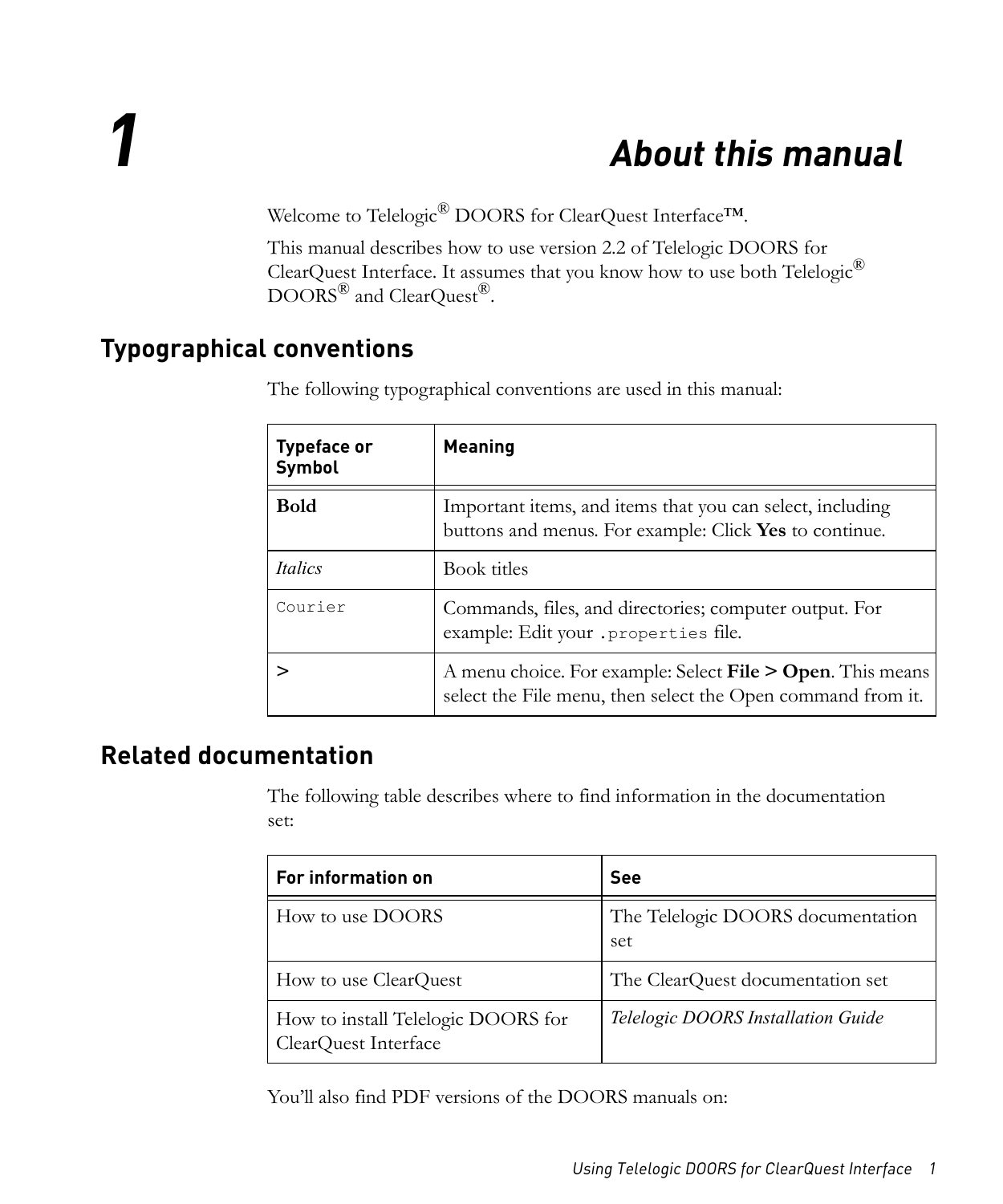- The Telelogic Lifecycle Solutions DVD
- The support website at https://www.support.telelogic.com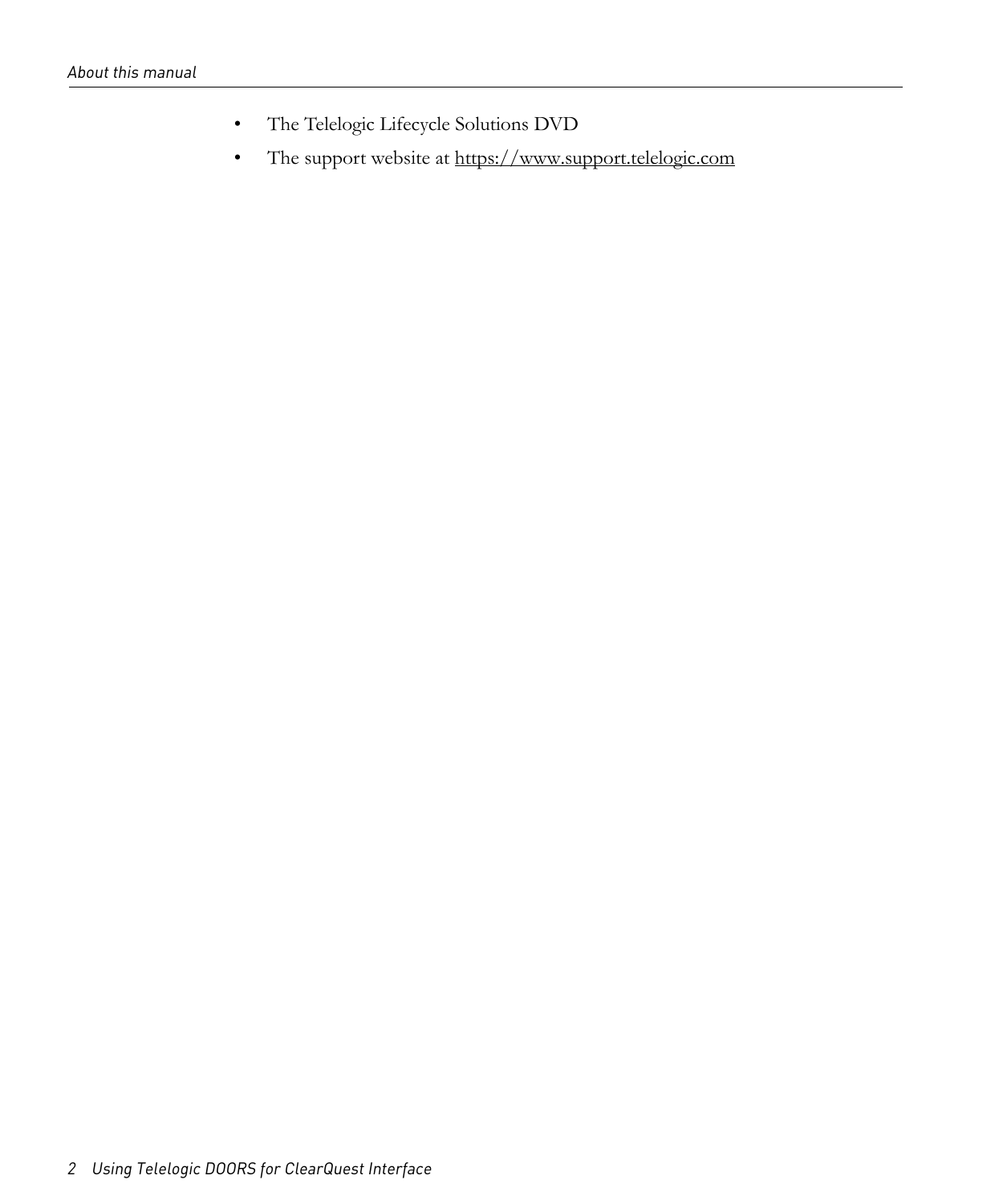# <span id="page-8-0"></span>*2 Concepts*

This chapter introduces Telelogic DOORS for ClearQuest Interface and explains the concepts you need to understand before you use it:

- [About Telelogic DOORS for ClearQuest Interface](#page-8-1)
- [About Telelogic DOORS for ClearQuest Interface functions](#page-8-2)
- [Configuring Telelogic DOORS for ClearQuest Interface](#page-8-3)

# <span id="page-8-6"></span><span id="page-8-1"></span>**About Telelogic DOORS for ClearQuest Interface**

DOORS is the world's leading tool for creating, structuring, and managing complex sets of requirements, such as those for a typical software development project. ClearQuest is a defect and change tracking tool.

Telelogic DOORS for ClearQuest Interface is a bridge between these two products, enabling users to co-ordinate defect tracking and requirements management. This integration is not supported on a ClearQuest MultiSite configuration.

## <span id="page-8-5"></span><span id="page-8-2"></span>**About Telelogic DOORS for ClearQuest Interface functions**

Telelogic DOORS for ClearQuest Interface allows you to:

- Query a ClearQuest database from a DOORS project
- Edit ClearQuest records
- Link ClearQuest records to DOORS objects, and track these links
- Attach files to a ClearQuest record using Telelogic DOORS for ClearQuest Interface

## <span id="page-8-4"></span><span id="page-8-3"></span>**Configuring Telelogic DOORS for ClearQuest Interface**

You can configure Telelogic DOORS for ClearQuest Interface so that a different ClearQuest database is used for each DOORS project. This means that different ClearQuest databases and different form settings can be used on different DOORS projects.

You can configure:

• **Database**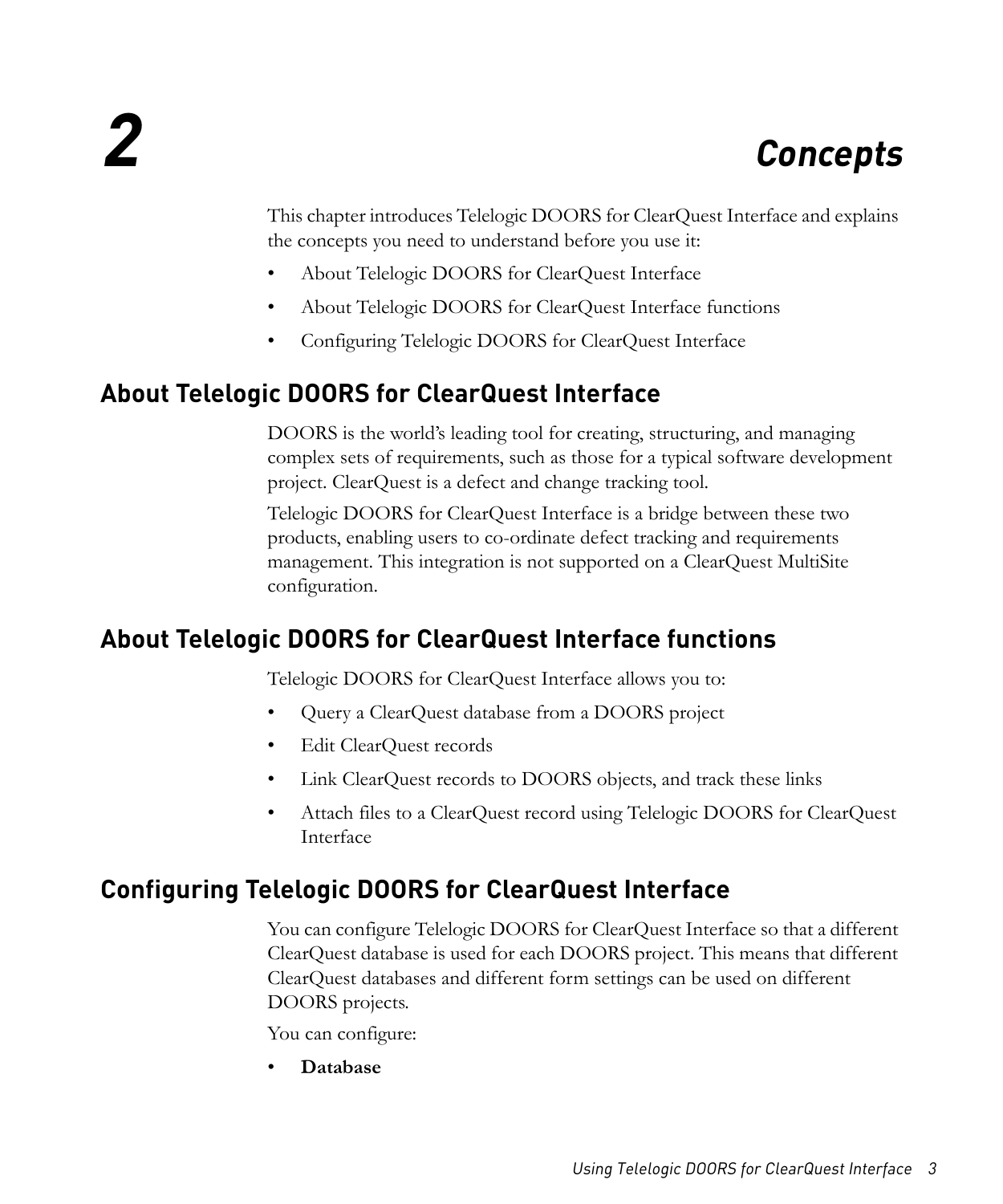ClearQuest supports multiple databases. A ClearQuest database must be associated with each DOORS Project that uses Telelogic DOORS for ClearQuest Interface.

#### • **Type Selection**

ClearQuest supports many different types and schemas. You can select the ClearQuest types that you want to make available to Telelogic DOORS for ClearQuest Interface for each DOORS project. You make a ClearQuest type available by associating it with a Telelogic DOORS for ClearQuest Interface type. There are two Telelogic DOORS for ClearQuest Interface types: **Enhancement Request (ER)** and **Defect**, which can be associated with any available ClearQuest types.

#### • **Query**

You can configure Telelogic DOORS for ClearQuest Interface to display selected ClearQuest fields on the Query tab of the integration form. You can query the ClearQuest database on a single ClearQuest field, or on multiple ClearQuest fields. Telelogic DOORS for ClearQuest Interface supports the use of **And** or **Or** logic when querying on multiple fields.

#### • **Report Details**

The results of a query are displayed on the Reports/Details tab of the integration form. You can configure Telelogic DOORS for ClearQuest Interface to display selected ClearQuest fields on the Report/Details tab of the integration form. ClearQuest records are displayed in a list in the top section of the tab. When a record is selected in the list, the details of that record are displayed in the lower section of the tab. You can control which of the fields in the bottom section of the tab you want users to be able to edit. ClearQuest system fields, for example **id** or **Submitter** cannot be edited.

#### • **Edit Records**

You can configure Telelogic DOORS for ClearQuest Interface to display selected ClearQuest fields on the **Edit Record** tab of the integration form. You can control which of these fields you want users to be able to edit. ClearQuest system fields, for example **id** or **Submitter** cannot be edited.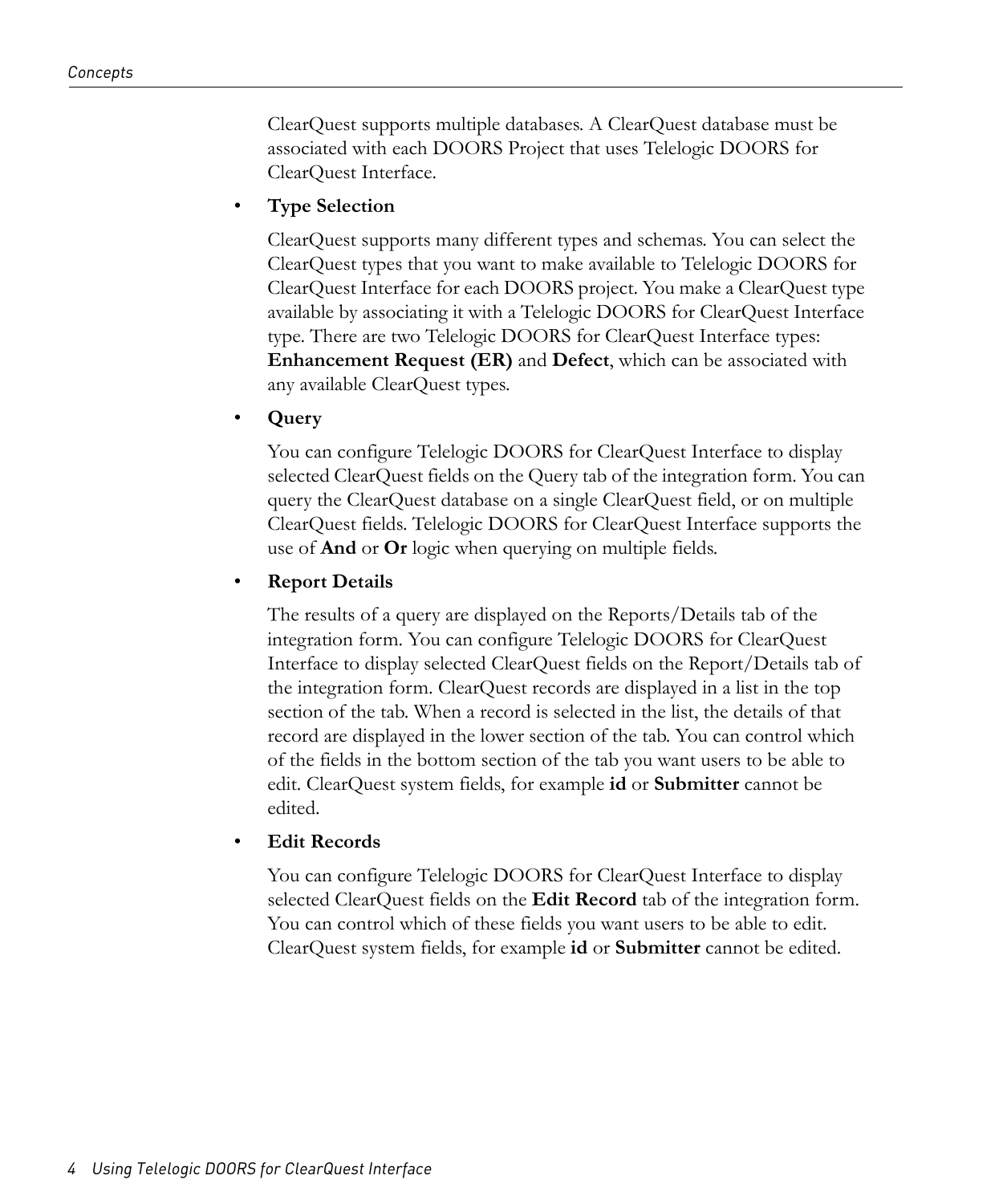# *3 Configuring Telelogic DOORS for ClearQuest Interface*

<span id="page-10-0"></span>This chapter describes:

- [Configuring projects](#page-10-1)
- [Configuring forms](#page-14-0)

# <span id="page-10-2"></span><span id="page-10-1"></span>**Configuring projects**

When you configure a DOORS project to use Telelogic DOORS for ClearQuest Interface, you select the ClearQuest database you want to associate with the DOORS project. You can then select the ClearQuest types that you want to make available to Telelogic DOORS for ClearQuest Interface for that project.

You make a ClearQuest type available by associating it with a Telelogic DOORS for ClearQuest Interface type. There are two Telelogic DOORS for ClearQuest Interface types: **Enhancement Request (ER)** and **Defect**, which can be associated with any available ClearQuest types. The ClearQuest types will be referred to in Telelogic DOORS for ClearQuest Interface by their Telelogic DOORS for ClearQuest Interface labels, i.e. Enhancement Request and Defect.

To configure a project you must be one of the following DOORS users:

- **Administrator** user
- **Database Manager**
- **Project Manager**

Once you have configured Telelogic DOORS for ClearQuest Interface, any DOORS users with access to the associated ClearQuest database will be able to use Telelogic DOORS for ClearQuest Interface.

- **1.** Select the correct DOORS Project in the left pane of the DOORS Explorer.
- **2.** Select **ClearQuest > Configure Project**.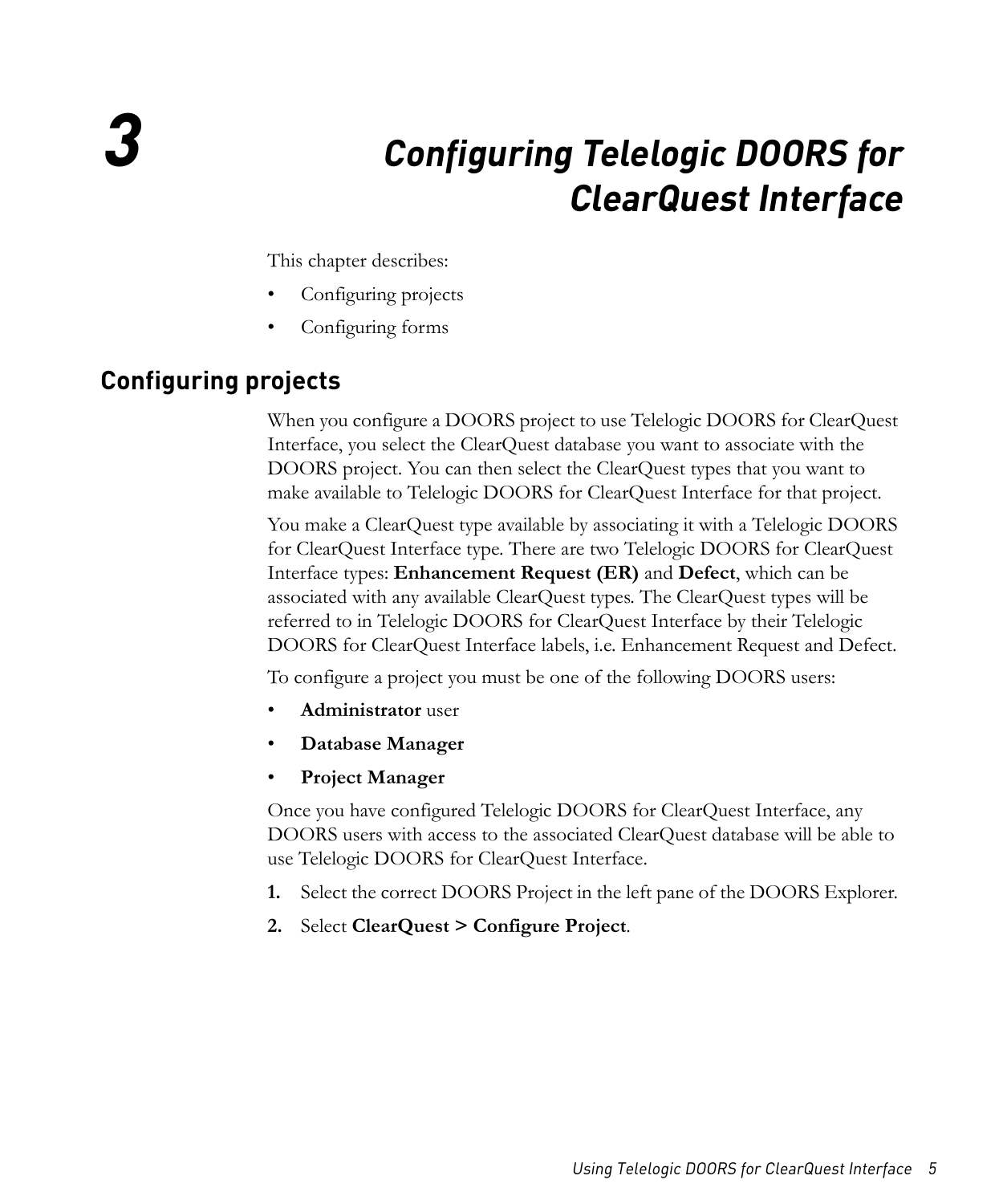The **ClearQuest Database Configuration** dialog box opens, displaying the names of the available ClearQuest schema repositories in the top pane.

| <b>ClearQuest</b> Database Co <b>_ O X</b> |
|--------------------------------------------|
| Master DB Name                             |
| master1                                    |
| master2                                    |
| master3<br>master4                         |
|                                            |
| master1                                    |
| Database Name                              |
| dbA                                        |
| db1a<br>db <sub>1</sub> b                  |
| db1c                                       |
| dbB                                        |
| db1a                                       |
| Enhancement Request Type Name              |
| $\blacktriangle$                           |
|                                            |
|                                            |
|                                            |
| data1data1                                 |
| Defect Type Name                           |
| A.                                         |
|                                            |
|                                            |
|                                            |
| data1data3                                 |
|                                            |
| Close<br><b>Apply</b>                      |

**3.** In the top pane of the dialog box, select the ClearQuest schema repository that contains the database you want to use.

A list of the databases that are available for that schema repository is displayed in the **Database Name** pane.

**4.** Select the ClearQuest database that is to be associated with the DOORS project selected in the DOORS explorer.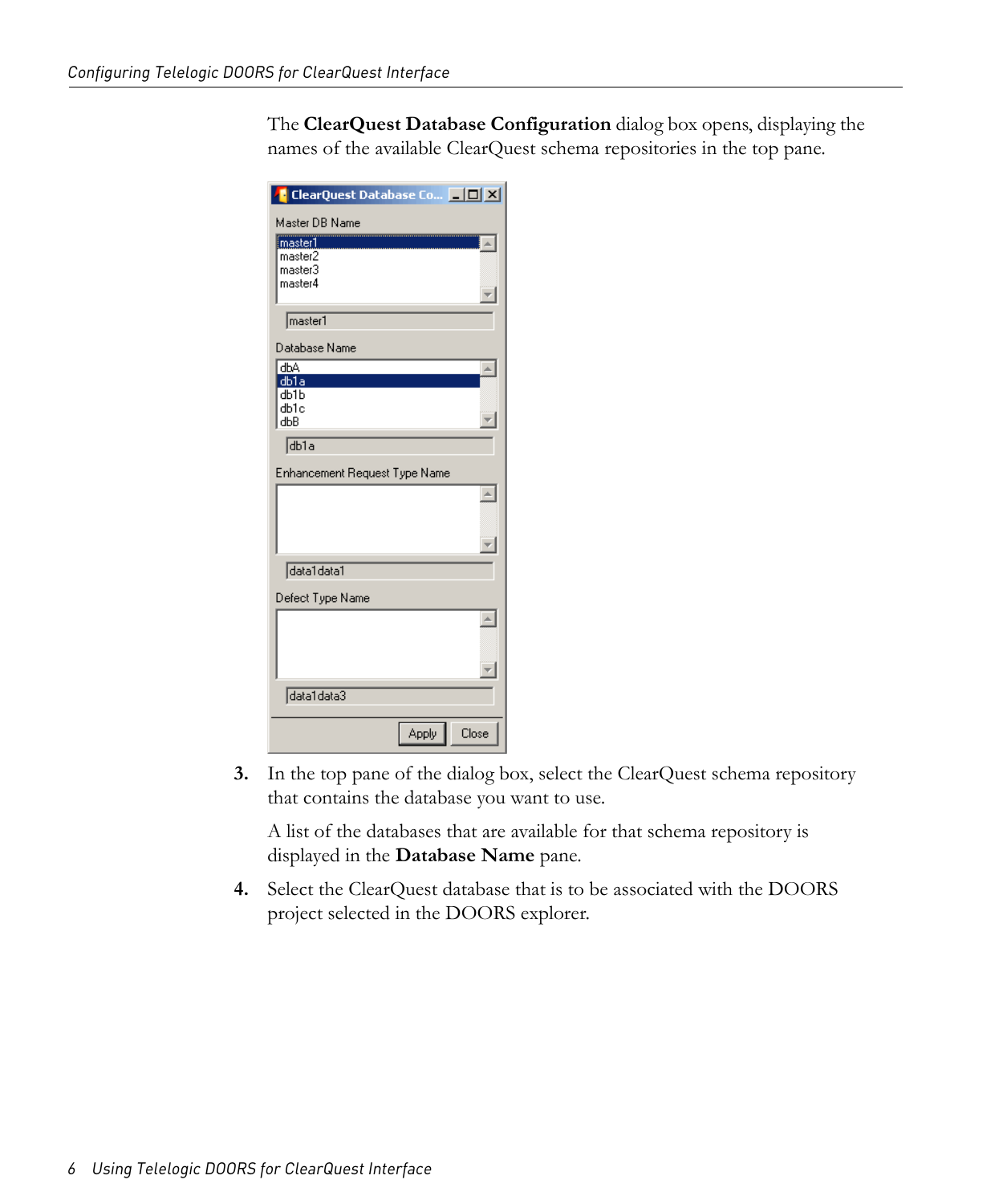The ClearQuest login dialog box is displayed.

| , ClearQuest Login |               |        |  |  |
|--------------------|---------------|--------|--|--|
| Username:          | Save Username | Login  |  |  |
| Password:          | Save Password | Cancel |  |  |
| Database:          | db1a          |        |  |  |
|                    |               |        |  |  |

**5.** Enter your ClearQuest username and password and click **Login**.

You can configure the ClearQuest login to save your ClearQuest username and/or password by selecting the appropriate checkboxes:

- If you save your username, you will be prompted for your password each time Telelogic DOORS for ClearQuest Interface accesses the ClearQuest database.
- If you save your username and password, you will not be prompted to login again, unless the login fails.
- You can login again during a session, or change your login options by selecting **ClearQuest > Login** from the DOORS explorer, or from the right click menu in a DOORS module.

Telelogic DOORS for ClearQuest Interface retrieves the available ClearQuest database types for the current database and displays them in the lower panes of the dialog box. You use the **Enhancement Request Type Name** pane to associate a ClearQuest type with the Telelogic DOORS for ClearQuest Interface type **ER**, and the **Defect Type Name** pane to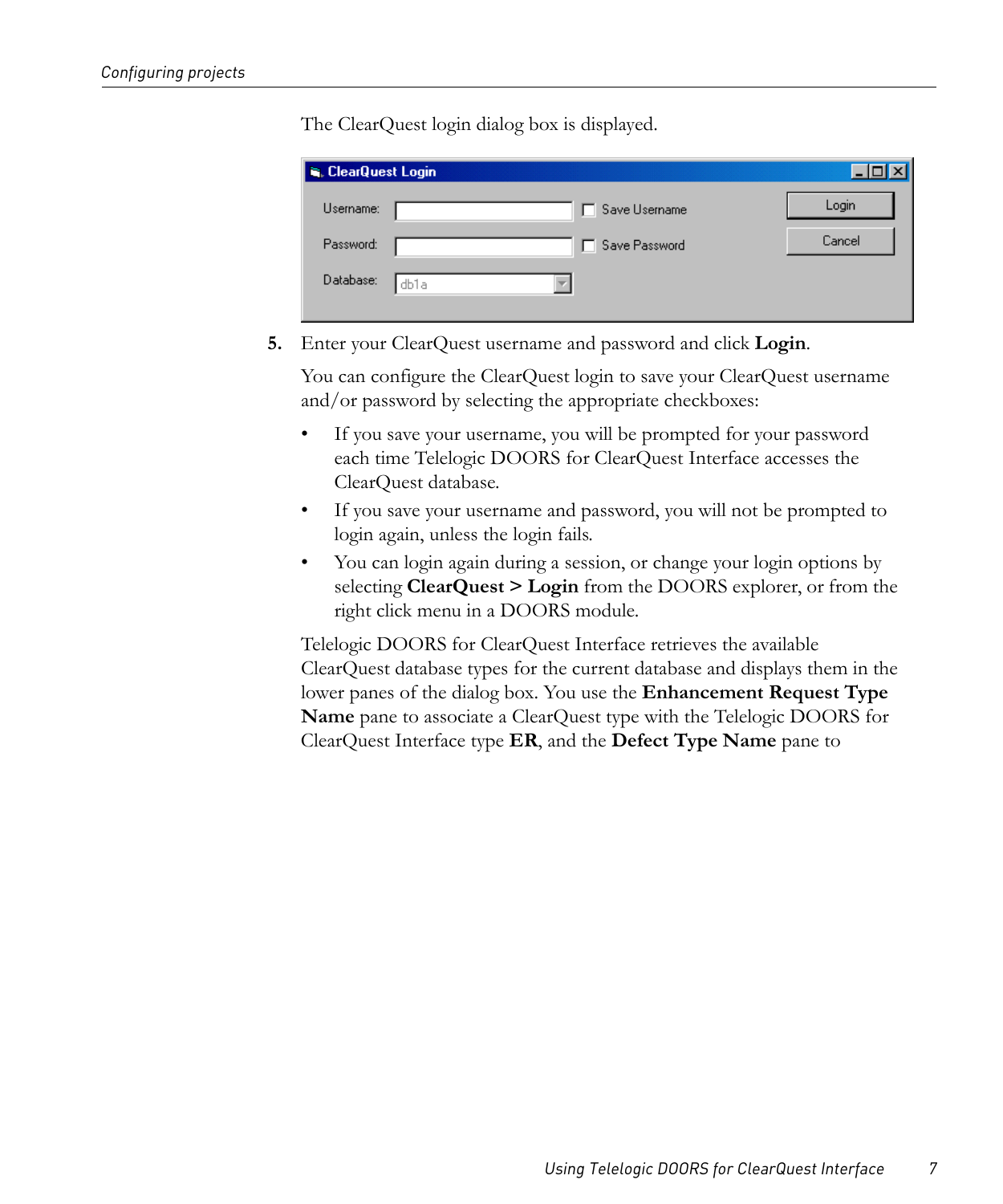associate a ClearQuest type with the Telelogic DOORS for ClearQuest Interface type **Defect**.

| <b>ClearQuest Database Co</b> DIX        |  |
|------------------------------------------|--|
| Master DB Name                           |  |
| master1                                  |  |
| master2                                  |  |
| master3                                  |  |
| master4                                  |  |
| master1                                  |  |
| Database Name                            |  |
| dbA                                      |  |
| db1a                                     |  |
| dh1h<br>db1c                             |  |
| dbB                                      |  |
|                                          |  |
| db1a                                     |  |
| Enhancement Request Type Name            |  |
| <b>EnhancementRequest</b><br>$\triangle$ |  |
| Defect                                   |  |
|                                          |  |
|                                          |  |
| data1data1                               |  |
| Defect Type Name                         |  |
| <b>EnhancementRequest</b><br>A           |  |
| Defect                                   |  |
|                                          |  |
|                                          |  |
|                                          |  |
| data1data3                               |  |
| Close<br>Apply                           |  |
|                                          |  |

**6.** Associate a ClearQuest Database type with the Telelogic DOORS for ClearQuest Interface type ER by selecting the ClearQuest database type from the list in the **Enhancement Request Type Name** pane. Associate a ClearQuest database type with the Telelogic DOORS for ClearQuest Interface type Defect by selecting the ClearQuest database type from the list in the **Defect Type Name** pane. You can create associations for either or both of the Telelogic DOORS for ClearQuest Interface types.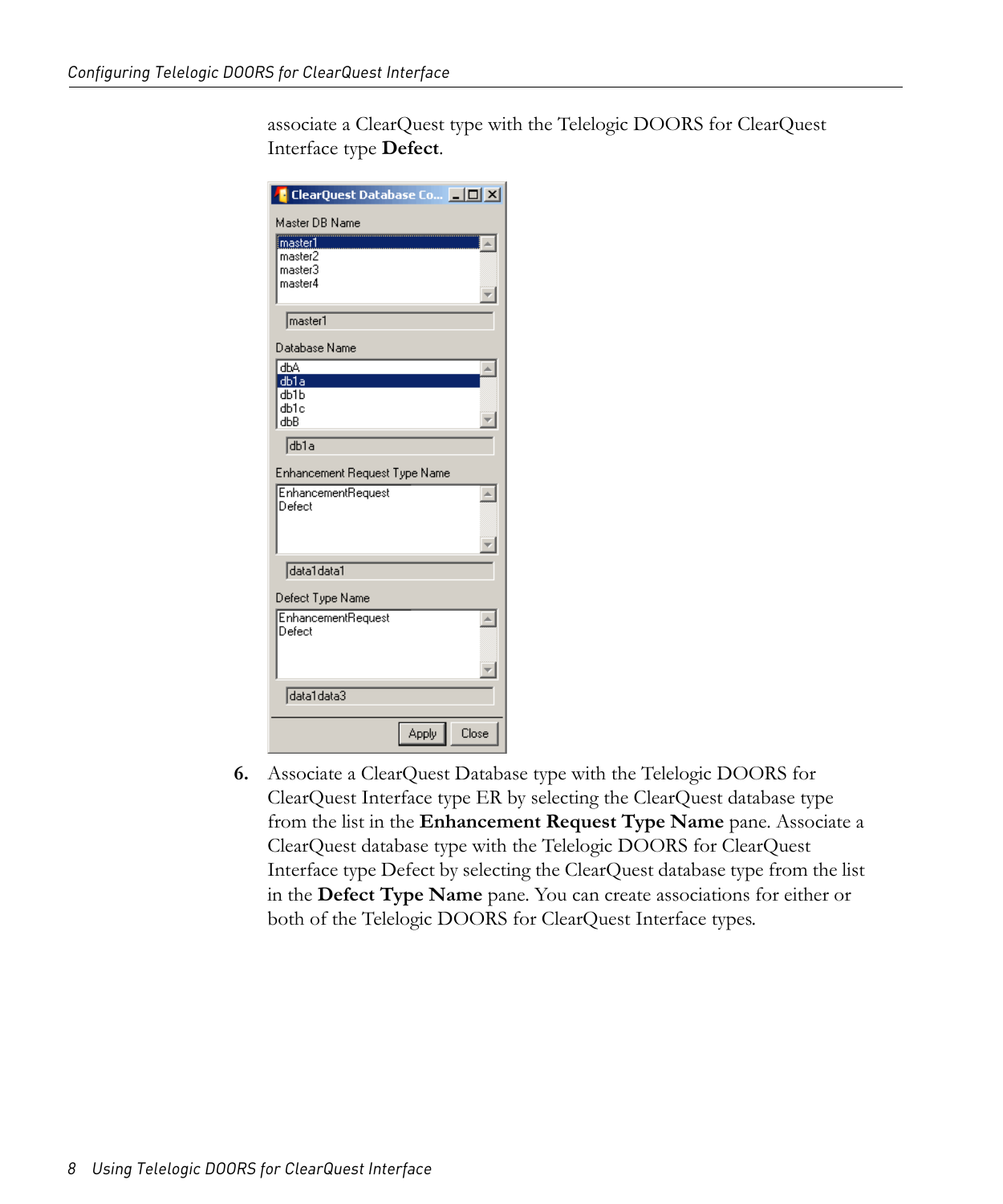**7.** Click **Apply** to save the configuration information.

| <b>E</b> ClearQuest Database Co <b>E E X</b> |
|----------------------------------------------|
| Master DB Name                               |
| ------------------<br>imaster1               |
| master2                                      |
| master3<br>master4                           |
|                                              |
| master1                                      |
| Database Name                                |
| dbA                                          |
| db1a<br>db1b                                 |
| db1c                                         |
| dЫB                                          |
| db1a                                         |
| Enhancement Request Type Name                |
| <b>EnhancementRequest</b>                    |
| Defect                                       |
|                                              |
|                                              |
| data1data1                                   |
| Defect Type Name                             |
| <b>EnhancementRequest</b>                    |
| Defect                                       |
|                                              |
|                                              |
| data1data3                                   |
| Close<br>Apply                               |
|                                              |

#### <span id="page-14-1"></span><span id="page-14-0"></span>**Configuring forms**

You can configure a form for each ClearQuest type that is associated with a Telelogic DOORS for ClearQuest Interface type. When the form is configured it provides the interface between the DOORS project and the associated ClearQuest database. For information on associating a ClearQuest type with a Telelogic DOORS for ClearQuest Interface type, see ["Configuring projects," on](#page-10-1)  [page 5.](#page-10-1)

To configure a form you must be one of the following DOORS users:

- **Administrator** user
- **Database Manager**
- **Project Manager**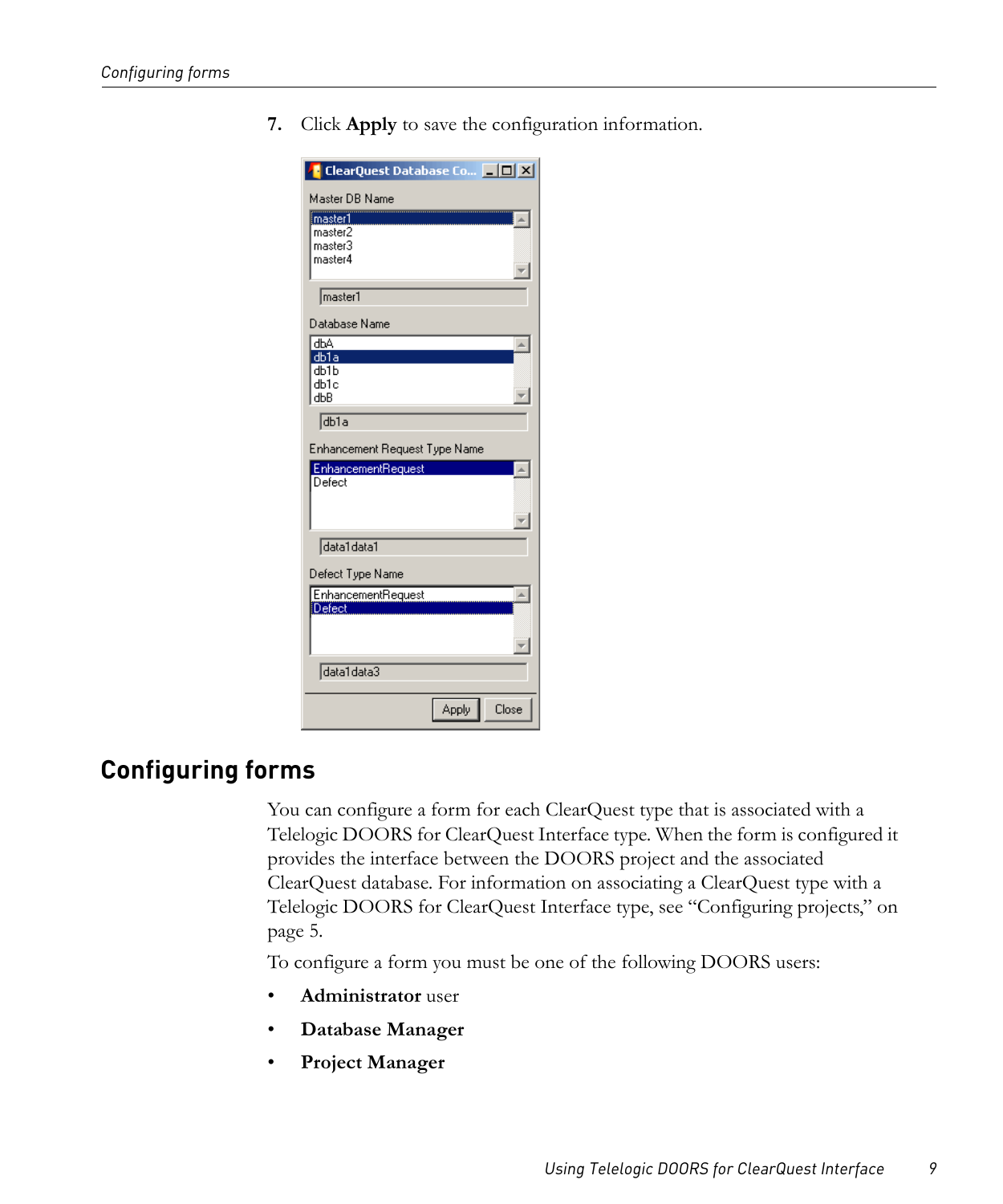Once you have configured Telelogic DOORS for ClearQuest Interface, any DOORS users with access to the associated ClearQuest database will be able to use Telelogic DOORS for ClearQuest Interface.

**1.** Select **ClearQuest > Configure Forms** in the DOORS Explorer.

The **ClearQuest Forms Configuration** dialog box is displayed. There are five tabs in the dialog box:

- **Query Configuration**
- **Report Configuration**
- **Detail Configuration**
- **Data Entry Configuration**
- **View Fields**

| ClearQuest Form Configuration                                                                              | $\vert x \vert$                               |
|------------------------------------------------------------------------------------------------------------|-----------------------------------------------|
| Form:                                                                                                      | Save<br>------------------------------------- |
| Query Configuration   Report Configuration   Detail Configuration   Data Entry Configuration   View Fields | Close                                         |
| Query Configuration<br>Selected Item Order:<br>Field Configuration:<br>Displayed Name:                     | Preview Form                                  |
|                                                                                                            |                                               |
|                                                                                                            |                                               |

**2.** Click to display the drop down **Form** list at the top of the ClearQuest Form Configuration dialog box. The ClearQuest types that were associated with Telelogic DOORS for ClearQuest Interface types during the Project Configuration are displayed. In this example they are EnhancementRequest and Defect.

|       | <b>G.</b> ClearQuest Form Configuration |  |
|-------|-----------------------------------------|--|
| Form: |                                         |  |
|       | EnhancementRequest<br>Query CoDefect    |  |

**3.** Select the ClearQuest type you want to configure.

Telelogic DOORS for ClearQuest Interface retrieves the field list for the selected ClearQuest type from the ClearQuest database. The field list is displayed in the **Available Field** list on each of the tabs in the ClearQuest Form Configuration dialog box. You can select which of these fields you want to be displayed on the Telelogic DOORS for ClearQuest Interface form.

**4.** Select the **Query Configuration** tab.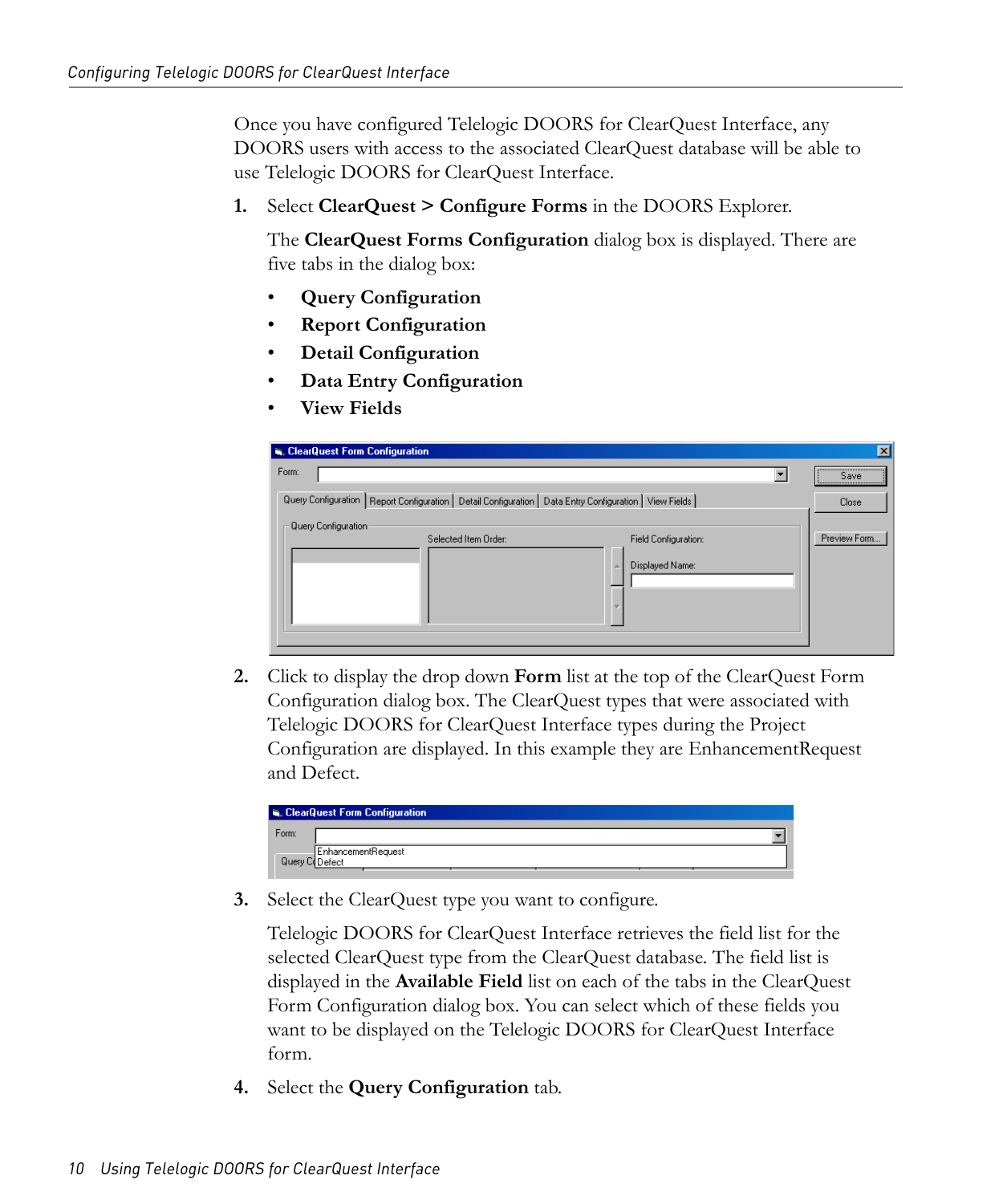You use the Query Configuration tab to define what ClearQuest fields are available to users when they use Telelogic DOORS for ClearQuest Interface to query the ClearQuest database. These fields are displayed on the **Query** tab of the Telelogic DOORS for ClearQuest Interface form.

| <b>E.</b> ClearQuest Form Configuration                                                                                                                                                                                                                                                                                           | $\vert x \vert$ |
|-----------------------------------------------------------------------------------------------------------------------------------------------------------------------------------------------------------------------------------------------------------------------------------------------------------------------------------|-----------------|
| Form:<br>Defect<br>▼                                                                                                                                                                                                                                                                                                              | Save            |
| Query Configuration   Report Configuration   Detail Configuration   Data Entry Configuration   View Fields                                                                                                                                                                                                                        | Close           |
| Query Configuration<br>Selected Item Order:<br>Field Configuration:<br>lid<br>Available Field<br>Headline<br>Displayed Name:<br>$\blacktriangle$<br>Resolution Statetype<br>Priority<br><b>☑</b> Severity<br>Severity<br>Submitter<br>$\Box$ State<br>Submit Date<br>▼<br><b>□</b> Submit Date<br>Resolution<br><b>Production</b> | Preview Form    |

- In the left pane, select the checkboxes of the ClearQuest fields you want to make available in Telelogic DOORS for ClearQuest Interface. They are displayed in the **Selected Item Order** list.
- The fields are displayed on the Telelogic DOORS for ClearQuest Interface form in the same order that they are displayed in the **Selected Item Order** list. To reorder the list, select a field and move it using the up and down arrows.
- The fields are displayed on the Telelogic DOORS for ClearQuest Interface form with their ClearQuest labels. To give a ClearQuest field a different label, select it in the **Selected Item Order** list and enter a new name in the **Displayed Name** field.
- Select the **Report Configuration** tab.

You can define what ClearQuest fields will be available in Telelogic DOORS for ClearQuest Interface as a result of a query. These are displayed as column headers in the upper pane of the **Report/Details** tab of the Telelogic DOORS for ClearQuest Interface form

| <b>E.</b> ClearQuest Form Configuration                                                                                                          | $ \mathbf{x} $ |
|--------------------------------------------------------------------------------------------------------------------------------------------------|----------------|
| Form:<br>Defect                                                                                                                                  | Save           |
| Query Configuration   Report Configuration   Detail Configuration   Data Entry Configuration   View Fields                                       | <b>Close</b>   |
| Report Configuration<br>Selected Item Order:<br>Field Configuration:<br>id<br>Available Field<br>Headline<br>Displayed Name:<br>$\blacktriangle$ | Preview Form   |
| ∩ 0wner<br>Priority<br>D Priority<br>Severity<br>$\Box$ Project<br>▼                                                                             |                |
| $\Box$ ratl_mastership<br>$\overline{\phantom{0}}$<br>$\sim$                                                                                     |                |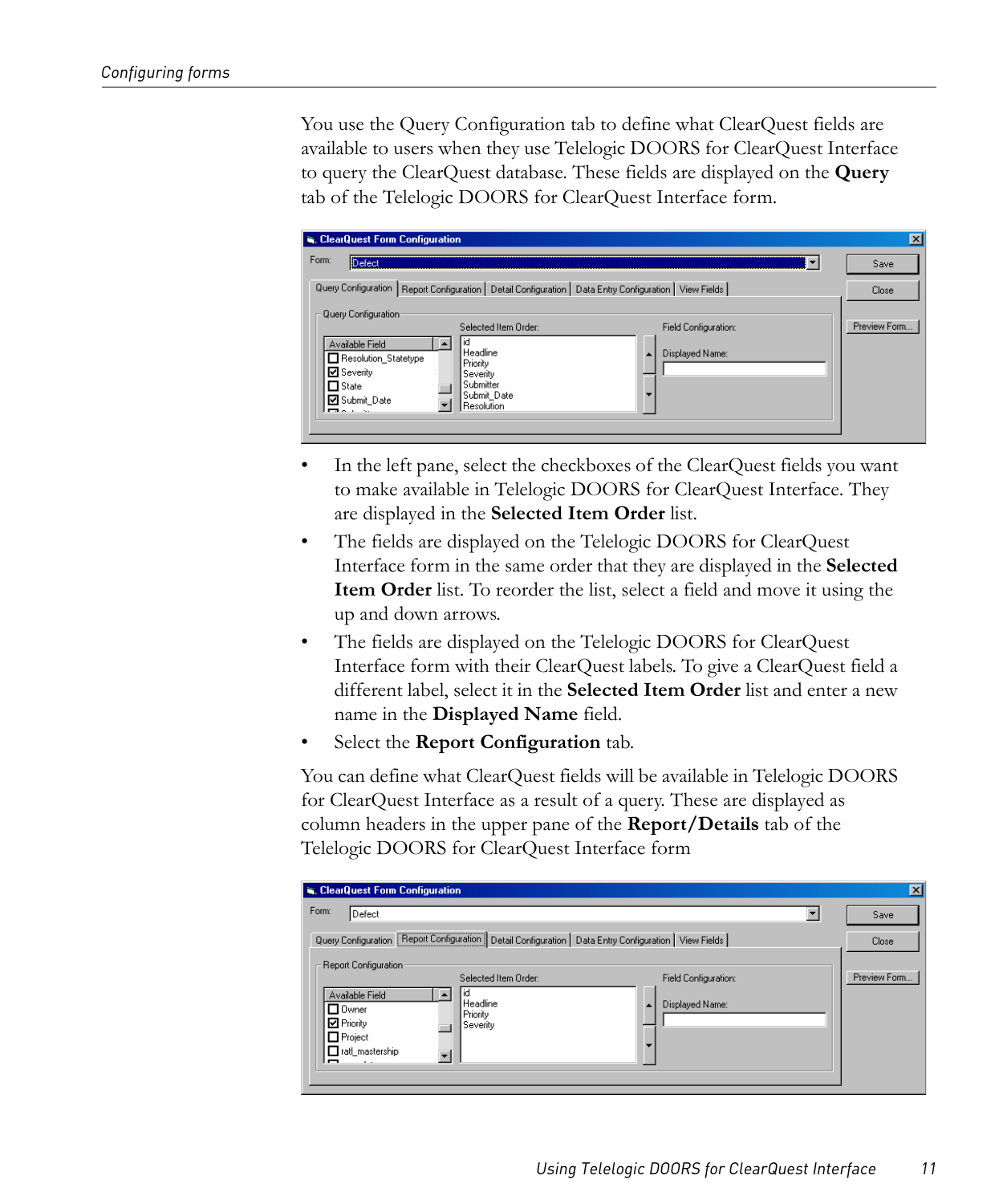- In the left pane, select the checkboxes of the ClearQuest fields you want to make available in Telelogic DOORS for ClearQuest Interface. They are displayed in the **Selected Item Order** list.
- The fields are displayed on the Telelogic DOORS for ClearQuest Interface form in the same order as they are displayed in the **Selected Item Order** list. To reorder the list, select a field and move it using the up and down arrows.
- The fields are displayed on the Telelogic DOORS for ClearQuest Interface form with their ClearQuest labels. To give a ClearQuest field a different label, select it in the **Selected Item Order** list and enter a new name in the **Displayed Name** field.
- **5.** Select the **Detail Configuration** tab.

You can define what additional ClearQuest fields are available in Telelogic DOORS for ClearQuest Interface as a result of a query. These fields are displayed in the lower pane of the **Reports/Details** tab of the Integration form, and show the values of the record that is selected in the upper pane.

| ClearQuest Form Configuration                                                                                               | $\overline{\mathbf{x}}$ |
|-----------------------------------------------------------------------------------------------------------------------------|-------------------------|
| Form:<br>Defect                                                                                                             | Save                    |
| Query Configuration   Report Configuration   Detail Configuration   Data Entry Configuration   View Fields                  | Close                   |
| Detail Configuration<br>Selected Item Order:<br>Field Configuration:<br>Priority                                            | Preview Form            |
| Available Field<br>l Headline<br>Displayed Name:<br>$\blacktriangle$<br>$\Box$ customer<br>Description<br>customer severity |                         |
| <b>□</b> Description<br>Editable<br>$\overline{\phantom{a}}$<br><b>☑</b> Headline                                           |                         |
| $\sim$                                                                                                                      |                         |

- In the left pane, select the checkboxes of the ClearQuest fields you want to make available in Telelogic DOORS for ClearQuest Interface. They are displayed in the **Selected Item Order** list.
- The fields are displayed on the Telelogic DOORS for ClearQuest Interface form in the same order as they appear in the **Selected Item Order** list. To reorder the list, select a field and move it using the up and down arrows.
- The fields are displayed on the Telelogic DOORS for ClearQuest Interface form with their ClearQuest labels. To give a ClearQuest field a different label, select it in the **Selected Item Order** list and enter a new name in the **Displayed Name** field.
- By default, the ClearQuest fields in the **Details** section of the Telelogic DOORS for ClearQuest Interface form are editable. To disallow edits to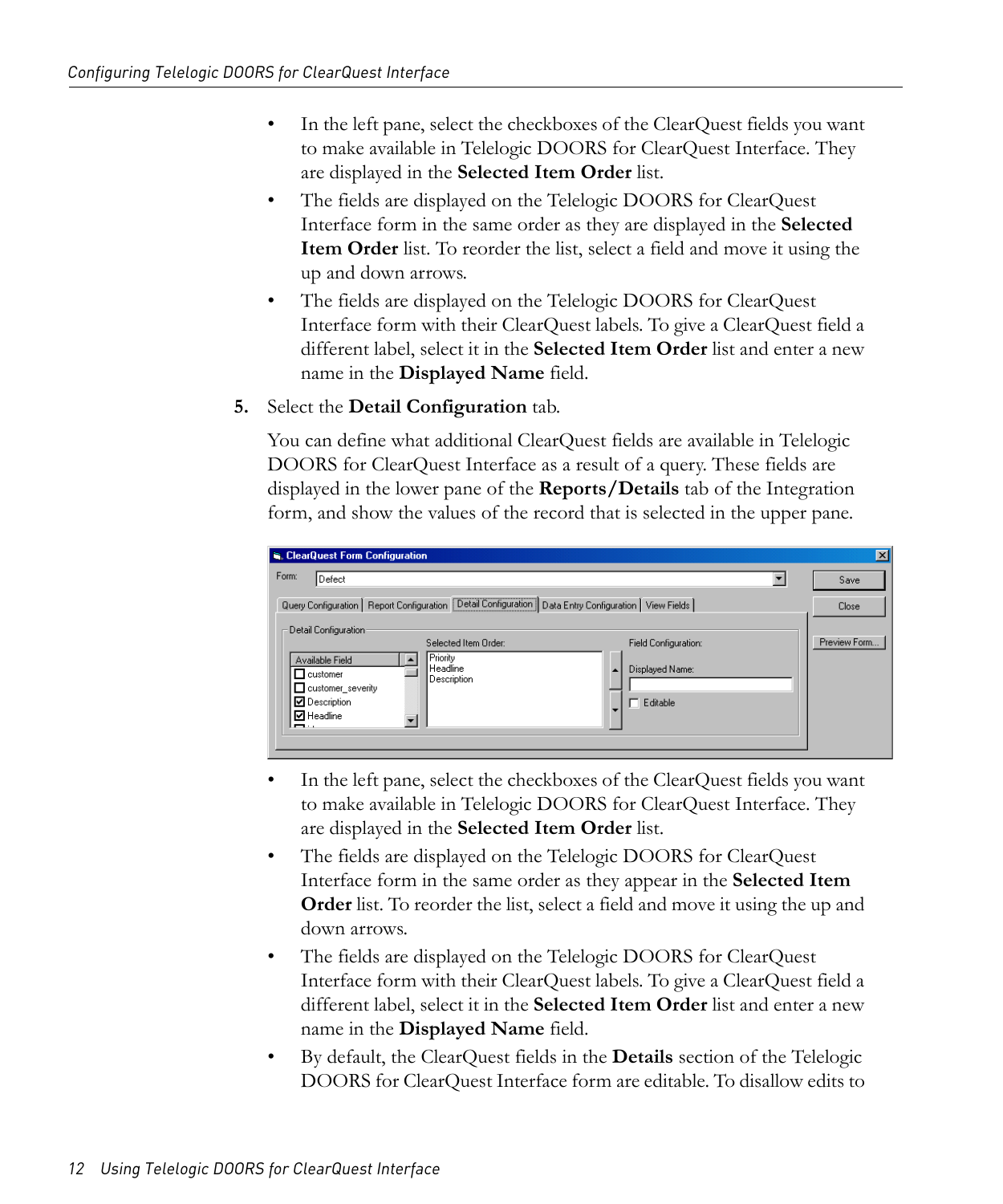a ClearQuest field select it in the **Selected Item Order** list and clear the **Editable** checkbox.

**Note** ClearQuest system generated fields, for example **id** or **Submitter** are not editable. The **Editable** checkbox is cleared and dimmed when fields of this type are selected.

#### **6.** Select the **Data Entry Configuration** tab.

You can define what ClearQuest fields are available for editing in Telelogic DOORS for ClearQuest Interface as a result of a query. These are displayed on the **Edit Record** tab of the Telelogic DOORS for ClearQuest Interface form

| <b>E.</b> ClearQuest Form Configuration                                                                                                                                                                                                                                          | $\vert x \vert$ |
|----------------------------------------------------------------------------------------------------------------------------------------------------------------------------------------------------------------------------------------------------------------------------------|-----------------|
| Form:<br>Defect                                                                                                                                                                                                                                                                  | Save            |
| Query Configuration   Report Configuration   Detail Configuration   Data Entry Configuration   View Fields                                                                                                                                                                       | Close           |
| Data Entry Configuration<br>Selected Item Order:<br>Field Configuration:<br>Priority<br>Available Field<br>Severity<br>Displayed Name:<br>$\Box$ is_duplicate<br>Headline<br>Keywords<br>Note Entry<br>■ Note_Entry<br>Editable<br>Notes Log<br>$\overline{\phantom{0}}$<br>$ -$ | Preview Form    |

- In the left pane, select the checkboxes of the ClearQuest fields you want to make available in Telelogic DOORS for ClearQuest Interface. They are displayed in the **Selected Item Order** list.
- The fields are displayed on the Telelogic DOORS for ClearQuest Interface form in the same order as they appear in the **Selected Item Order** list. To reorder the list, select a field and move it using the up and down arrows.
- The fields are displayed on the Telelogic DOORS for ClearQuest Interface form with their ClearQuest labels. To give a ClearQuest field a different label, select it in the **Selected Item Order** list and enter a new name in the **Displayed Name** field.
- By default, the ClearQuest fields in the **Details** section of the Telelogic DOORS for ClearQuest Interface form are editable. To disallow edits to a ClearQuest field select it in the **Selected Item Order** list and clear the **Editable** checkbox.
- **Note** ClearQuest system generated fields, for example **id** or **Submitter** are not editable. The editable checkbox is cleared and dimmed when fields of this type are selected.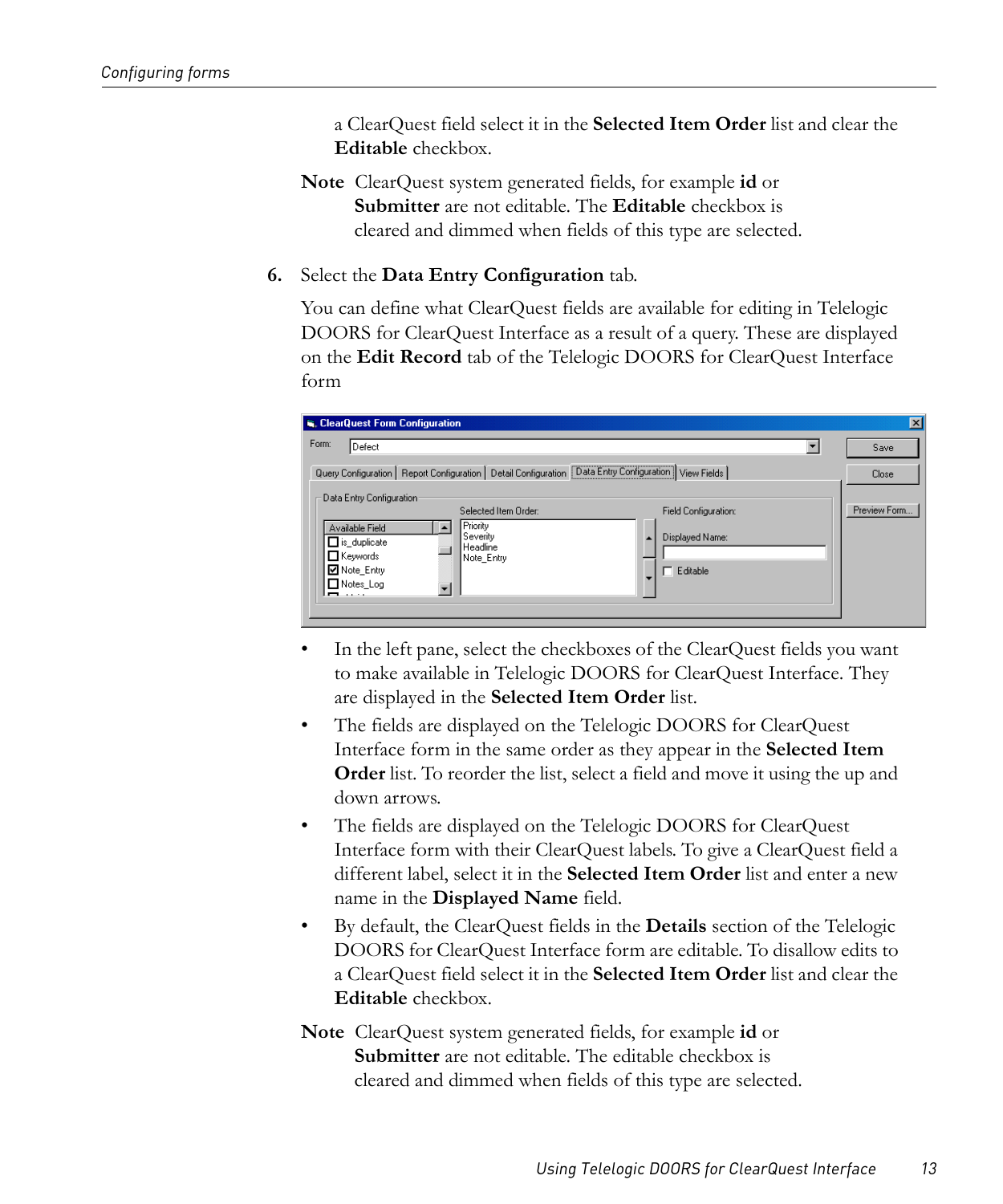**7.** Select the **View Fields** tab.

Users can create links between ClearQuest records and DOORS objects using Telelogic DOORS for ClearQuest Interface. The link information is stored in the DOORS module in an attribute called **CQ Links**. This attribute is created automatically the first time a user creates a link. You can define what ClearQuest fields you want to be stored in the **CQ Links** attribute for each link that is created. The default is the ClearQuest record's **id** if no fields are identified

| ClearQuest Form Configuration                                                                                                                                                                    | $\overline{\mathbf{x}}$ |
|--------------------------------------------------------------------------------------------------------------------------------------------------------------------------------------------------|-------------------------|
| Form:<br>Defect                                                                                                                                                                                  | Save                    |
| Query Configuration   Report Configuration   Detail Configuration   Data Entry Configuration   View Fields                                                                                       | Close                   |
| Configure View Fields<br>Selected Item Order:<br>l Headline<br>Available Field<br>State<br>٠<br>$\Box$ id<br>Priority<br>$\Box$ is_duplicate<br>E Keywords<br>▼<br>$\Box$ old_id<br>$\mathbf{m}$ | Preview Form            |

- In the left pane, select the checkboxes of the ClearQuest fields you want to be stored in the **CQ Links** attribute for each link that is created.
- The fields are listed in the **CQ Links** attribute in the same order as they appear in the **Selected Item Order** list. To reorder the list, select a field and move it using the up and down arrows.
- **8.** You can preview the form by clicking the **Preview Form** button.

The Telelogic DOORS for ClearQuest Interface form is generated, and the fields you specified during the configuration are displayed.

- **9.** Click **Close** to close the Preview form.
	- **Note** You can query the ClearQuest database using the Preview form, and records matching the query will display. However, you cannot edit any fields when in Preview mode.
- **10.** Click **Save**, then **Close** in the ClearQuest Form Configuration dialog box.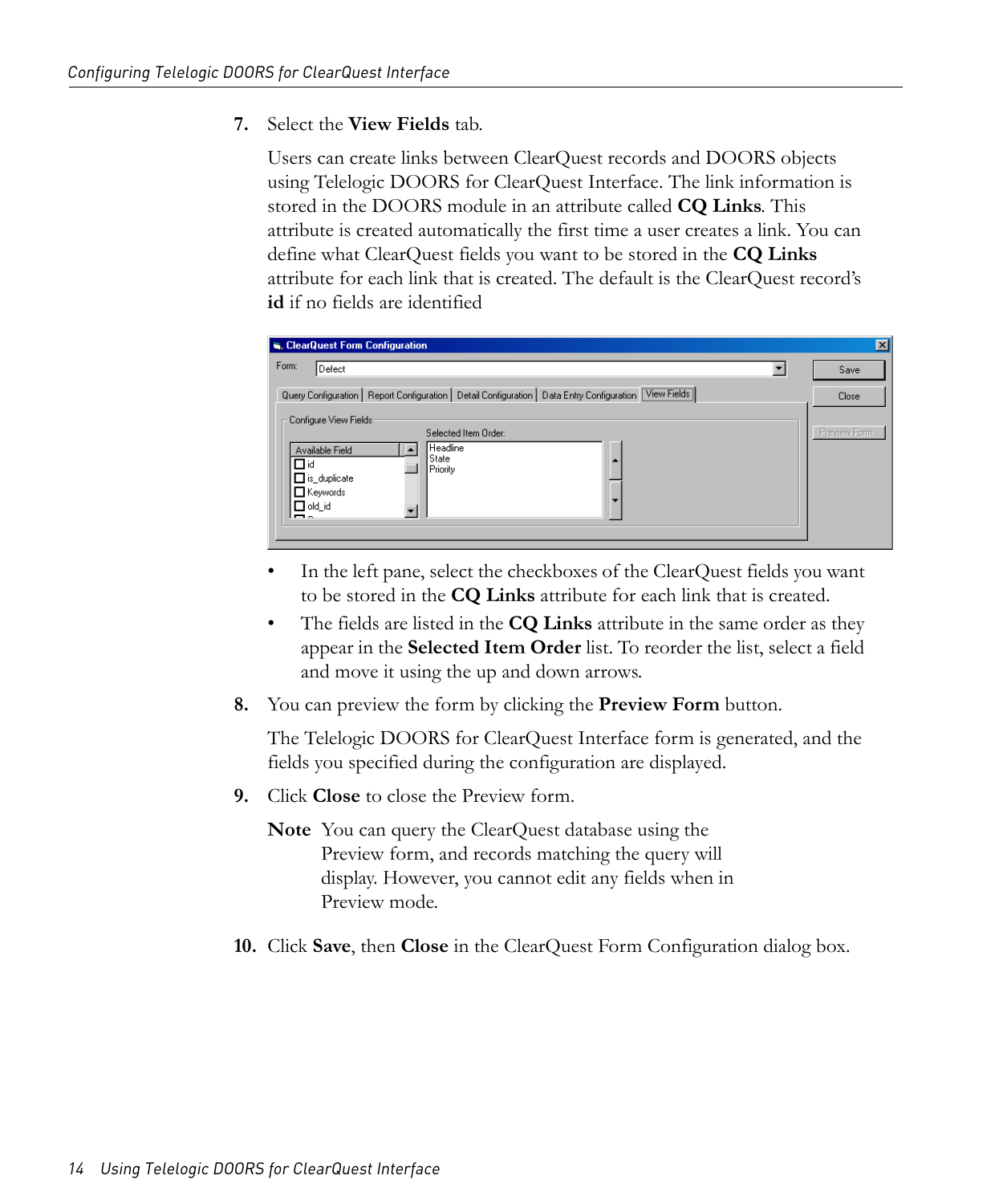# <span id="page-20-0"></span>*4 Using Telelogic DOORS for ClearQuest Interface*

This chapter describes:

- [Querying the ClearQuest database](#page-20-1)
- [Viewing query results](#page-22-0)
- [Editing a ClearQuest record](#page-22-1)
- [Linking a ClearQuest record to a DOORS object](#page-23-0)
- [Displaying link information in a DOORS module](#page-23-1)
- [Finding DOORS objects linked to a ClearQuest record](#page-24-0)
- [Finding ClearQuest records linked to a DOORS object](#page-25-0)
- [Deleting links](#page-26-0)

## <span id="page-20-2"></span><span id="page-20-1"></span>**Querying the ClearQuest database**

To use Telelogic DOORS for ClearQuest Interface you must have access to:

- The configured DOORS project
- The ClearQuest database that has been associated with that project

#### **To query the ClearQuest database:**

**1.** In a formal module, right click and select **ClearQuest > Reports > Show Defect Query Form** or **ClearQuest > Reports > Show Enhancement Request Query Form**.

The **ClearQuest Login** screen is displayed.

| <b>G.</b> ClearQuest Login |                |        |
|----------------------------|----------------|--------|
| Username:                  | Save Username  | Login  |
| Password:                  | Save Password  | Cancel |
| Database:                  | <b>I</b> SAMPL |        |
|                            |                |        |

**Note** If the current DOORS project has not been configured for Telelogic DOORS for ClearQuest Interface, an error message is displayed. The DOORS Administrator user, a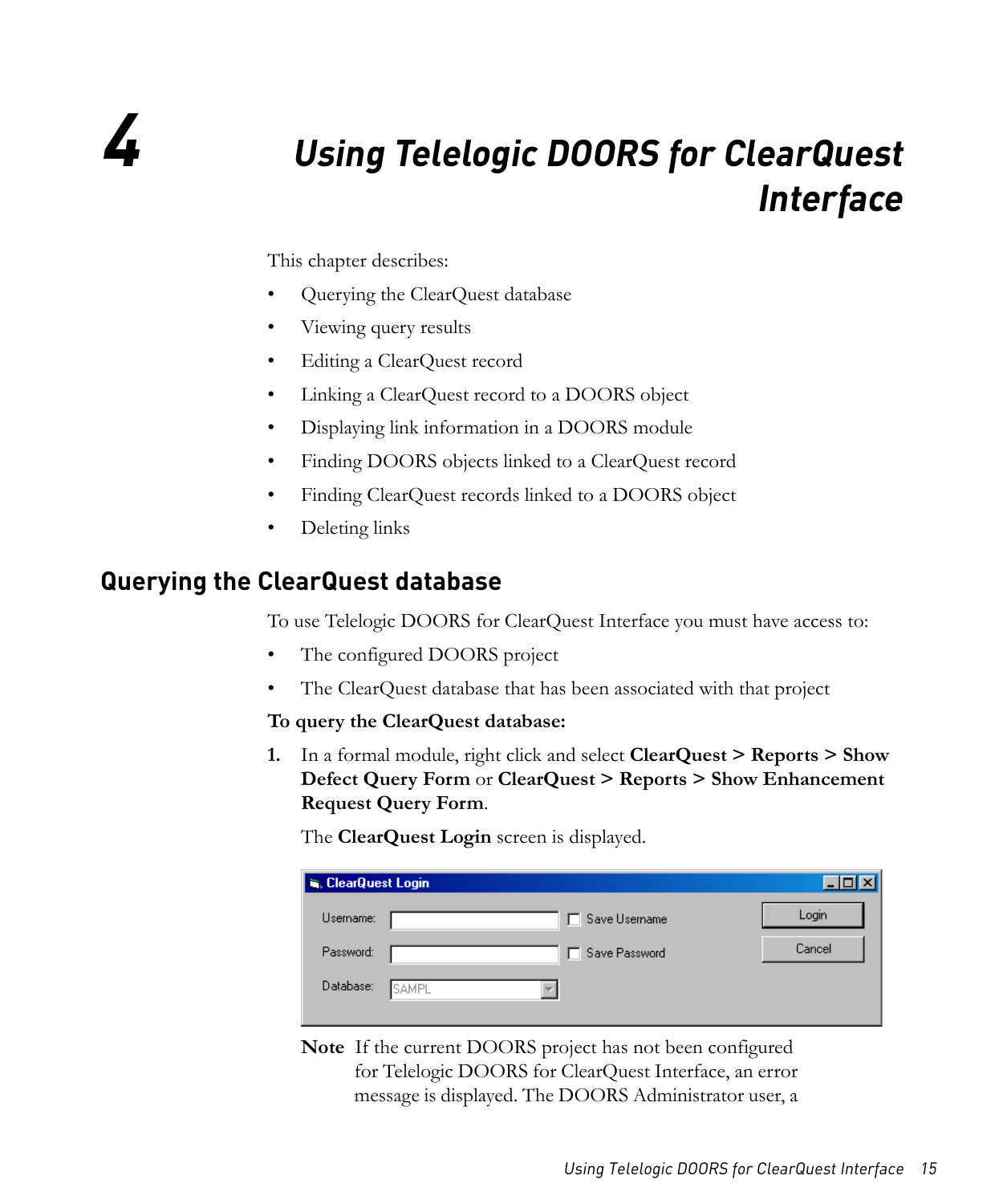DOORS Database Manager or DOORS Project Manager must run the **Configure Project** and **Configure Forms** options from the DOORS Explorer before Telelogic DOORS for ClearQuest Interface can be used.

**2.** Enter your ClearQuest username and password.

You will be prompted to log into the ClearQuest database each time Telelogic DOORS for ClearQuest Interface accesses the ClearQuest database. You can choose to save your ClearQuest username and/or password when you log in by ticking the appropriate checkbox on the login dialog box.

- If you save your username you will be prompted for your password each time Telelogic DOORS for ClearQuest Interface accesses the ClearQuest database.
- If you save your username and password you will not be prompted to login unless the login fails.
- You can login again during a session, or change your login options by selecting **ClearQuest > Login** from the DOORS explorer, or from the right click menu in a DOORS module.

The Telelogic DOORS for ClearQuest Interface form opens, displaying the ClearQuest fields you can use to query the ClearQuest database. The ClearQuest fields that are displayed on the Telelogic DOORS for ClearQuest Interface form are those that were specified when Telelogic DOORS for ClearQuest Interface was configured

| <b>S.</b> Defect                                                                                                                                                                                                                                                                                                                                                                                                                                                                                                      | $\vert x \vert$        |
|-----------------------------------------------------------------------------------------------------------------------------------------------------------------------------------------------------------------------------------------------------------------------------------------------------------------------------------------------------------------------------------------------------------------------------------------------------------------------------------------------------------------------|------------------------|
| Query   Report/Details   Edit Record                                                                                                                                                                                                                                                                                                                                                                                                                                                                                  |                        |
| Query Criteria<br>C AND Criteria C OR Criteria<br>id<br>Equals<br>Headline Equals<br>Priority Equals<br><don't field="" on="" query="" this=""><br/>Severity Equals<br/><don't field="" on="" query="" this=""><br/>Submitter Equals<br/><don't field="" on="" query="" this=""><br/>Submit_Date Equals<br/><math>\boxed{15/10/2002}</math> <math>\boxed{16/10/2002}</math><br/><math>\overline{\phantom{a}}</math><br/>Resolution Equals<br/><don't field="" on="" query="" this=""></don't></don't></don't></don't> | Perform Query<br>Close |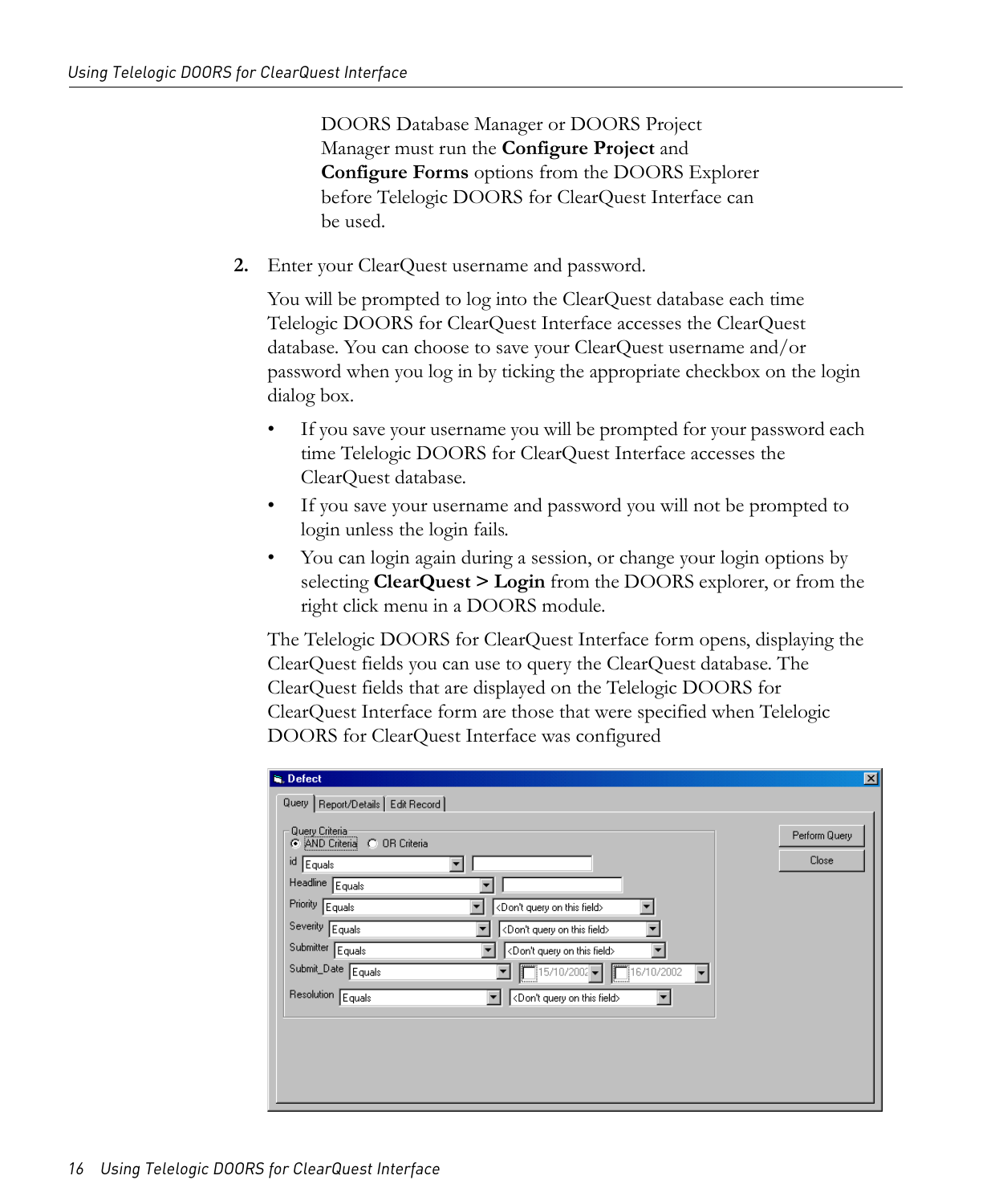**3.** Select the Query tab.

Specify the criteria for your query. Telelogic DOORS for ClearQuest Interface only supports **And** or **Or** logic when you enter a value in more than one field.

**4.** Click **Perform Query**.

Telelogic DOORS for ClearQuest Interface queries the ClearQuest database. When the information has been retrieved from the ClearQuest database, the Report/Details tab of the integration form is activated and the results of the query are displayed.

#### <span id="page-22-3"></span><span id="page-22-0"></span>**Viewing query results**

The results of the query are listed in the upper section of the **Reports/Details** tab. When a record is selected in the list, the details of that record are displayed in the lower section of the tab.

Depending on how the Report/Details tab has been configured, you may be able to edit the fields in the lower section of the form. If a field in this section is read only, it is dimmed.

| id                                        | Headline            | Priority       | Severity      |                                | Edit         |
|-------------------------------------------|---------------------|----------------|---------------|--------------------------------|--------------|
| SAMPL00000001                             | spelling error in I | 3-Normal Queue | 3-Average     |                                | Apply        |
| SAMPL00000003                             | cancel sale doe     | 3-Normal Queue | 3-Average     |                                |              |
| SAMPL00000004                             | want more help      | 3-Normal Queue | 5-Enhancement |                                | Close        |
| SAMPL00000008                             | alt-C does not i    | 3-Normal Queue | 3-Average     |                                |              |
| SAMPL00000010                             | logout button s     | 3-Normal Queue | 4-Minor       |                                | Requirements |
| SAMPL00000013                             | logout in middle    | 3-Normal Queue | 5-Enhancement |                                |              |
| SAMPL00000014                             | clerk allowed to    | 3-Normal Queue | 4-Minor       |                                |              |
| SAMPL00000015                             | end-of-shift rep    | 3-Normal Queue | 3-Average     |                                |              |
| SAMPL00000017                             | delete operatio     | 3-Normal Queue | 3-Average     |                                |              |
| SAMPL00000020                             | credit card refu    | 3-Normal Queue | 3-Average     |                                |              |
| Priority<br>3-Normal Queue<br>Description |                     |                | Headline      | spelling error in login screen |              |

## <span id="page-22-2"></span><span id="page-22-1"></span>**Editing a ClearQuest record**

You can edit a ClearQuest record using the **Edit Record** tab on the integration form.

To edit a ClearQuest record: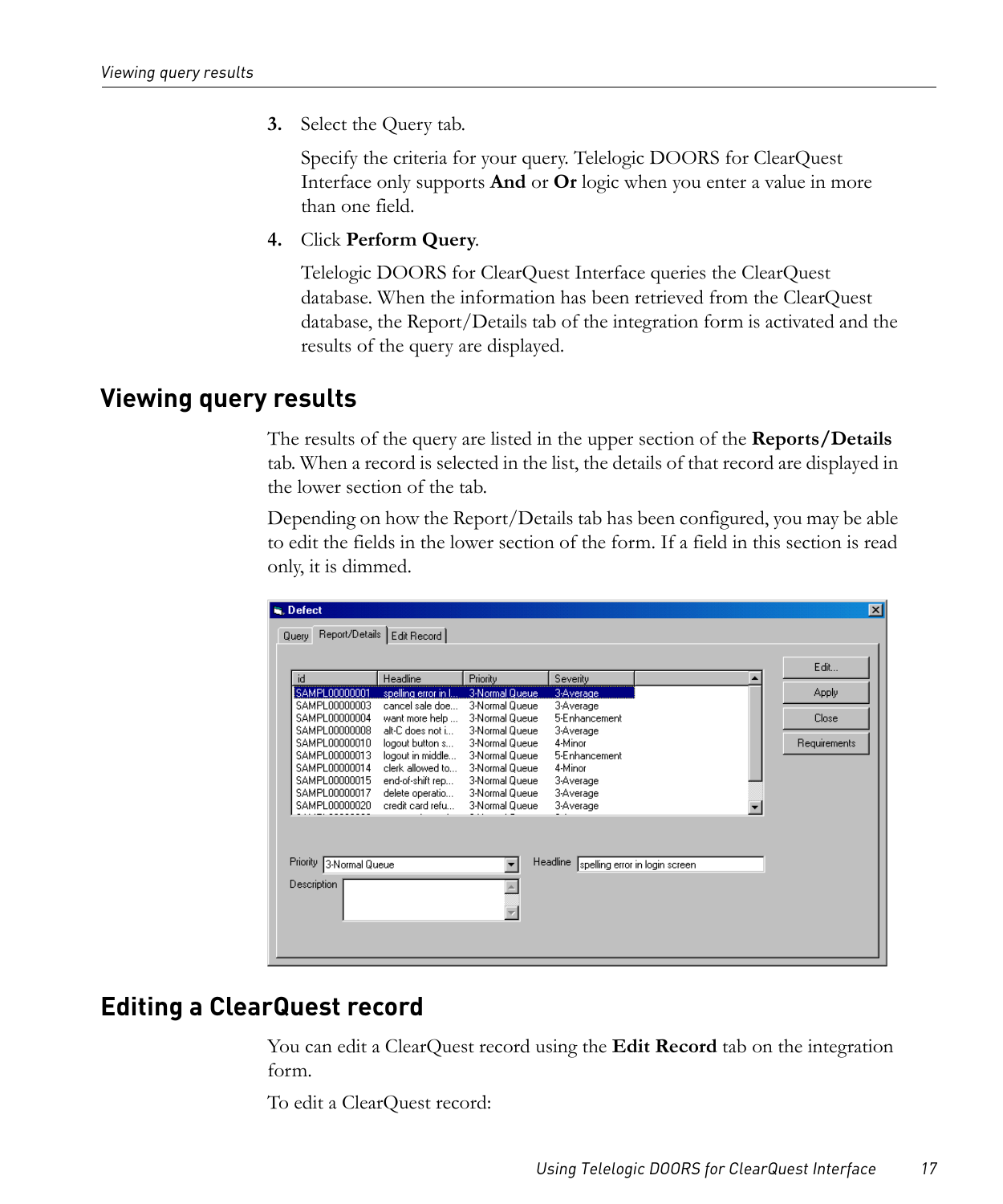- **1.** Select the record you want to edit in the list on the **Report/Details** tab.
- **2.** Select the **Edit Record** tab or click the **Edit** button.

The fields on the **Edit Record** tab are populated with values from the ClearQuest record you selected in the previous step. If a field on the **Edit Record** tab is read only, it is dimmed.

**3.** Make the required changes and click **Apply** to save them to the ClearQuest database.

| <b>is</b> , Defect                                                 |                                       | $\overline{\mathbf{z}}$ |
|--------------------------------------------------------------------|---------------------------------------|-------------------------|
| Query   Report/Details [Edit Record]                               |                                       |                         |
| Priority 3-Normal Queue<br>Headline spelling error in login screen | Severity 3-Average<br>۰<br>Note_Entry | Apply<br>Close          |
|                                                                    |                                       |                         |
|                                                                    |                                       |                         |

#### <span id="page-23-2"></span><span id="page-23-0"></span>**Linking a ClearQuest record to a DOORS object**

**To link a ClearQuest record to a DOORS object:**

- **1.** Select the ClearQuest record on the **Report/Details** tab of the integration form dialog box.
- **2.** In the formal module, select the DOORS object to which you want to link the record.
- **3.** Right click in the DOORS formal module and select **ClearQuest > Linking > Create Link**.

The link is created.

#### <span id="page-23-3"></span><span id="page-23-1"></span>**Displaying link information in a DOORS module**

ClearQuest link information is stored in the DOORS module in an attribute called **CQ Links**. This attribute is created automatically the first time a link is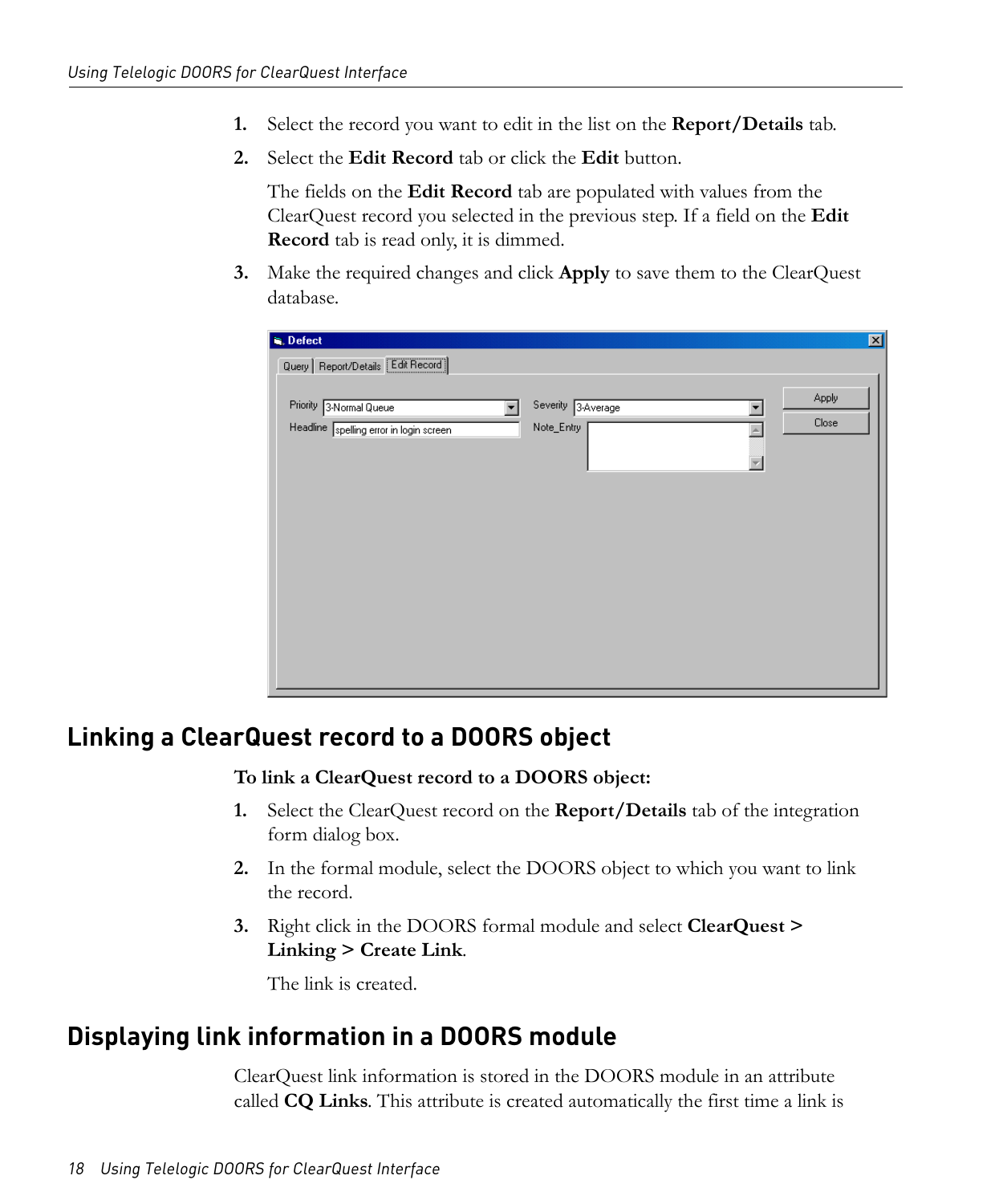created between a ClearQuest record and a DOORS object. The **CQ Links** attribute holds information about the ClearQuest record that is linked to the DOORS object. The information held in the attribute depends on the ClearQuest fields selected when Telelogic DOORS for ClearQuest Interface is configured.

You can use Telelogic DOORS for ClearQuest Interface to create a view called **ClearQuest Status View**. The **CQ Links** attribute is displayed in a column in the **ClearQuest Status View**. To create this view select **ClearQuest > Status View > Create Status View** from the right click menu within the module.

You can refresh the view to show new link information by selecting **ClearQuest > Status View > Update Status View** from the right click menu. The latest link information for the current DOORS project is retrieved from ClearQuest, and an information dialog is displayed stating that the CQ Status Files have been updated successfully.

**Note** Telelogic DOORS for ClearQuest Interface has to access the ClearQuest database to retrieve this information. You may be prompted to log into the ClearQuest database.

#### <span id="page-24-1"></span><span id="page-24-0"></span>**Finding DOORS objects linked to a ClearQuest record**

You can trace links from a ClearQuest record to a DOORS object using Telelogic DOORS for ClearQuest Interface.

**To trace linked DOORS objects:**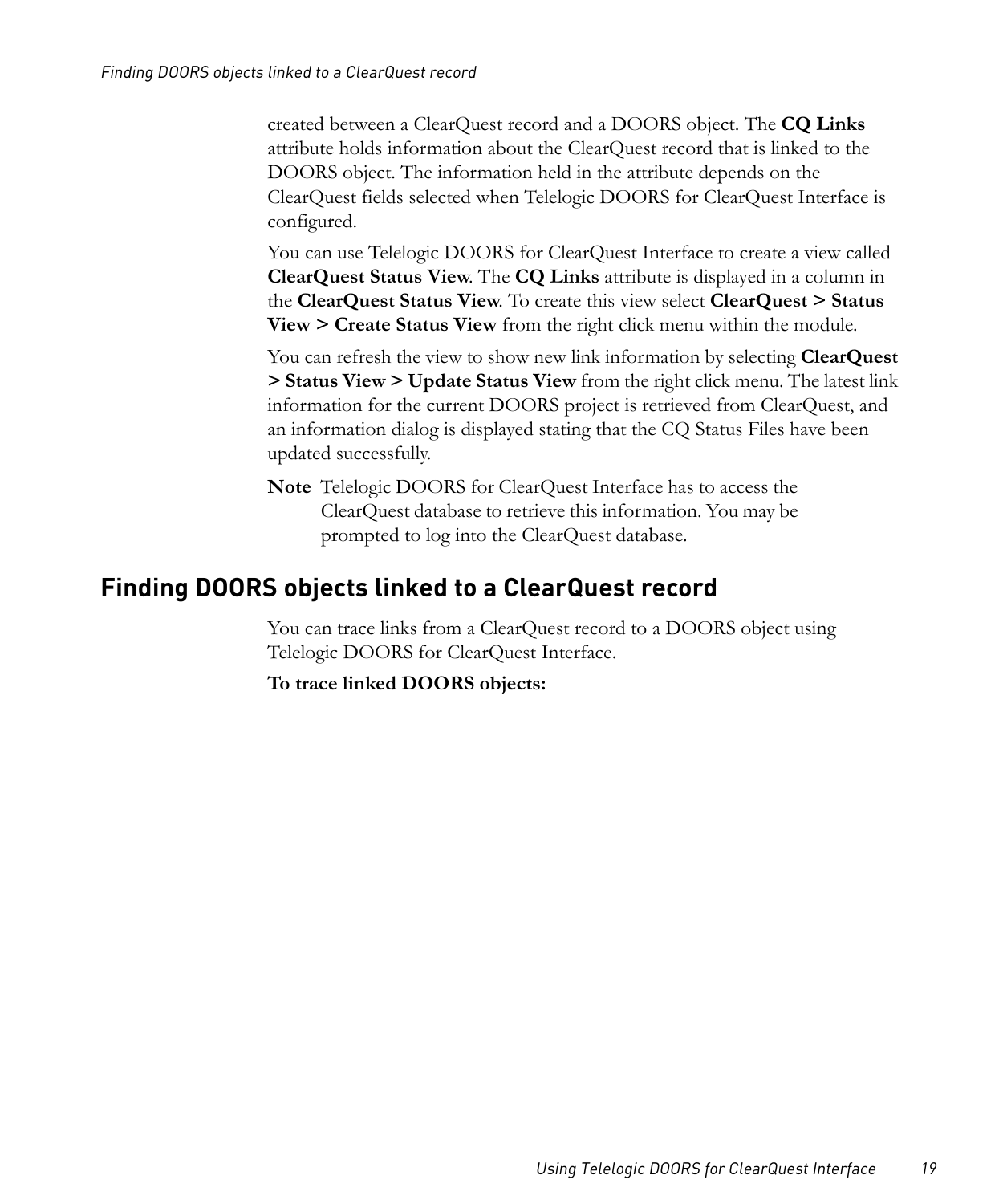**1.** On the **Report/Details** tab of the integration form, select the ClearQuest record you want to check for links.

| id                                     | Headline                           | Priority                         | Severity             |                                | Edit         |
|----------------------------------------|------------------------------------|----------------------------------|----------------------|--------------------------------|--------------|
| SAMPL00000001                          | spelling error in I                | 3-Normal Queue                   | 3-Average            |                                | Apply        |
| SAMPL00000003                          | cancel sale doe                    | 3-Normal Queue                   | 3-Average            |                                |              |
| SAMPL00000004<br>SAMPL00000008         | want more help<br>alt-C does not i | 3-Normal Queue<br>3-Normal Queue | 5-Enhancement        |                                | Close        |
| SAMPL00000010                          | logout button s                    | 3-Normal Queue                   | 3-Average<br>4-Minor |                                | Requirements |
| SAMPL00000013                          | logout in middle                   | 3-Normal Queue                   | 5-Enhancement        |                                |              |
| SAMPL00000014                          | clerk allowed to                   | 3-Normal Queue                   | 4-Minor              |                                |              |
| SAMPL00000015                          | end-of-shift rep                   | 3-Normal Queue                   | 3-Average            |                                |              |
| SAMPL00000017                          | delete operatio                    | 3-Normal Queue                   | 3-Average            |                                |              |
| SAMPL00000020                          | credit card refu                   | 3-Normal Queue                   | 3-Average            |                                |              |
| Priority 3-Normal Queue<br>Description |                                    |                                  | Headline             | spelling error in login screen |              |

**2.** Click the **Requirements** button.

Any DOORS modules that contain objects that are linked to the selected record are opened in read-only mode and filtered to display only the linked objects.

| CO Stable Yew |                                                                                                                                                                     | <mark>▔▏</mark> Alkvak ▔▎▙▁╩▗≟▏⋿▝⋿⋷⋿▔⋿▏▏;ҁ▏█▏∇▏≬▏█▐87          |
|---------------|---------------------------------------------------------------------------------------------------------------------------------------------------------------------|----------------------------------------------------------------|
| <b>ID</b>     | Dai usar requirements penced in                                                                                                                                     | <b>Q</b> CQ Stalus                                             |
| UR2           | 2 User types                                                                                                                                                        |                                                                |
| UR3           | 2.1 Nationalities                                                                                                                                                   |                                                                |
| <b>UR118</b>  | The car will be used in the following<br>countries:<br>UK, USA,Northern Europe, Eastern Europe,<br>Japan and china.                                                 | SAMPLO0000001 spelling error in text. 3-Normal Queus 3-Average |
| <b>LIRE</b>   | 2.2 User sizes                                                                                                                                                      |                                                                |
| <b>LIRS</b>   | People come in all shapes & sizes. The car must<br>be suitable for secole maximum and minimum<br>sizes 1.0m to 3m weighing $\leq$ 35 kilograms to<br>120 kiloerama. | SAMPLO0000001 spelling error in text. S-Normal Queue S-Average |
|               |                                                                                                                                                                     |                                                                |

## <span id="page-25-1"></span><span id="page-25-0"></span>**Finding ClearQuest records linked to a DOORS object**

You can trace links from a DOORS object to a ClearQuest record using Telelogic DOORS for ClearQuest Interface.

**To trace linked ClearQuest records:**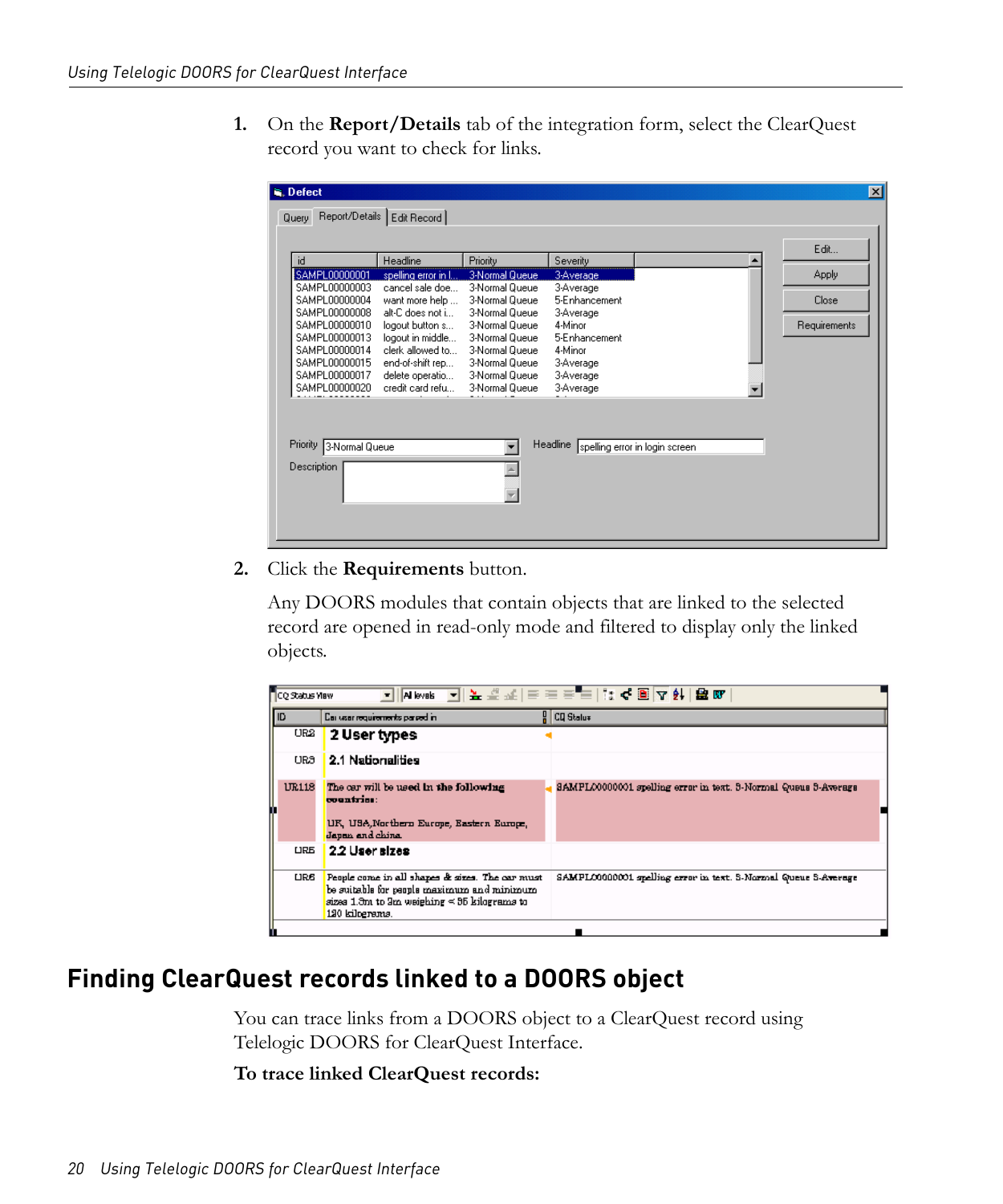**1.** In the DOORS formal module, select the **ClearQuest Status View** from the Views drop down list.

ClearQuest link information is displayed in the CQ Links attribute column in this view.

**2.** Right click on an object that has a link to a ClearQuest record and select **ClearQuest > Reports > Show Enhancement Requests** or **ClearQuest > Reports > Show Defects**.

The Telelogic DOORS for ClearQuest Interface form is opened. The **Report/Details** tab is displayed and ClearQuest records that are linked to the selected DOORS object are listed.

## <span id="page-26-2"></span><span id="page-26-1"></span><span id="page-26-0"></span>**Deleting links**

#### **To delete links between DOORS objects and ClearQuest records:**

- **1.** Select the **ClearQuest Status View** from the drop down views list in the DOORS formal module
- **2.** Select the DOORS object containing the link that you want to delete.
- **3.** Right click and select **ClearQuest > Reports > Show Defects** or **ClearQuest > Reports > Show Enhancement Requests**.

The Telelogic DOORS for ClearQuest Interface form is opened. The **Report/Details** tab is displayed and ClearQuest records that are linked to the selected DOORS object are listed.

- **4.** Select the ClearQuest record that is the target of the link you want to delete.
- **5.** In the formal module right click on the DOORS object that was selected in [Step 2](#page-26-1) and select **ClearQuest > Linking > Delete Link**.

The link is deleted and the following dialog is displayed:



**Note** The deleted link is displayed in the ClearQuest Status View until you update the view. To update the status view select **ClearQuest > Status View > Update Status View** from the right click menu in the formal module.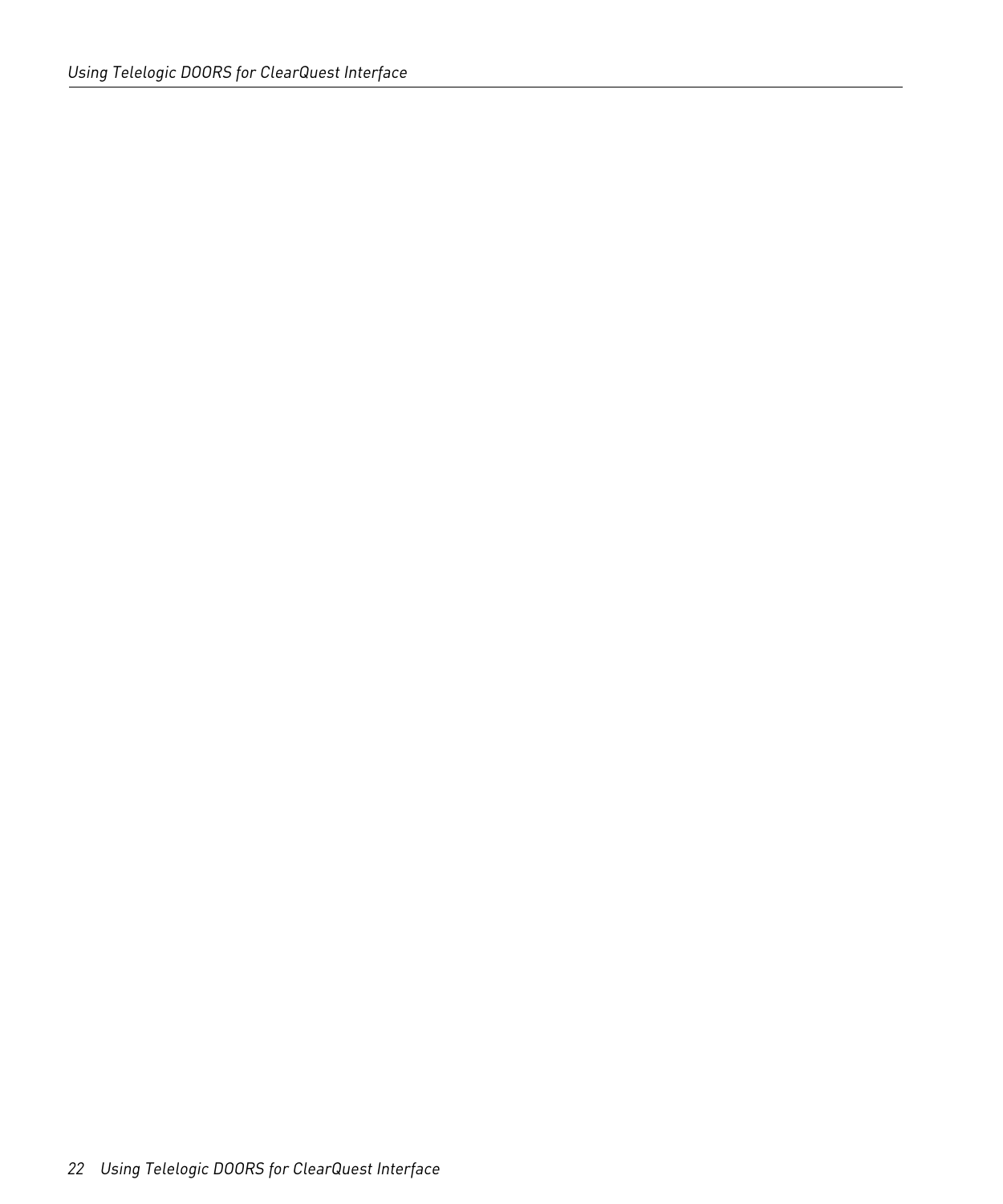# *5 Contacting support*

<span id="page-28-0"></span>This chapter contains the following topics:

- [Contacting IBM Rational Software Support](#page-28-1)
- [What to do before you contact Support](#page-28-3)
- [Sending an automated problem report form](#page-29-0)
- <span id="page-28-4"></span>• [Other information](#page-31-2)

#### <span id="page-28-1"></span>**Contacting IBM Rational Software Support**

Support and information for Telelogic products is currently being transitioned from the Telelogic Support site to the IBM Rational Software Support site. During this transition phase, your product support location depends on your customer history.

#### <span id="page-28-2"></span>*Product support*

• If you are a heritage customer, meaning you were a Telelogic customer prior to November 1, 2008, please visit the DOORS Support Web site on https://support.telelogic.com/doors.

Telelogic customers will be redirected automatically to the IBM Rational Software Support site after the product information has been migrated.

If you are a new Rational customer, meaning you did not have Telelogic-licensed products prior to November 1, 2008, please visit the IBM Rational Software Support site on http://www.ibm.com/software/rational/support/.

#### <span id="page-28-3"></span>**What to do before you contact Support**

If your site has a designated on-site support person, please contact that person before you contact our Support team.

To help our Support team solve your problem, please have the following information available:

- Your name, title, company name, e-mail address, fax number and telephone number.
- Your support ID and support password.
- The version and build number of DOORS that you're running.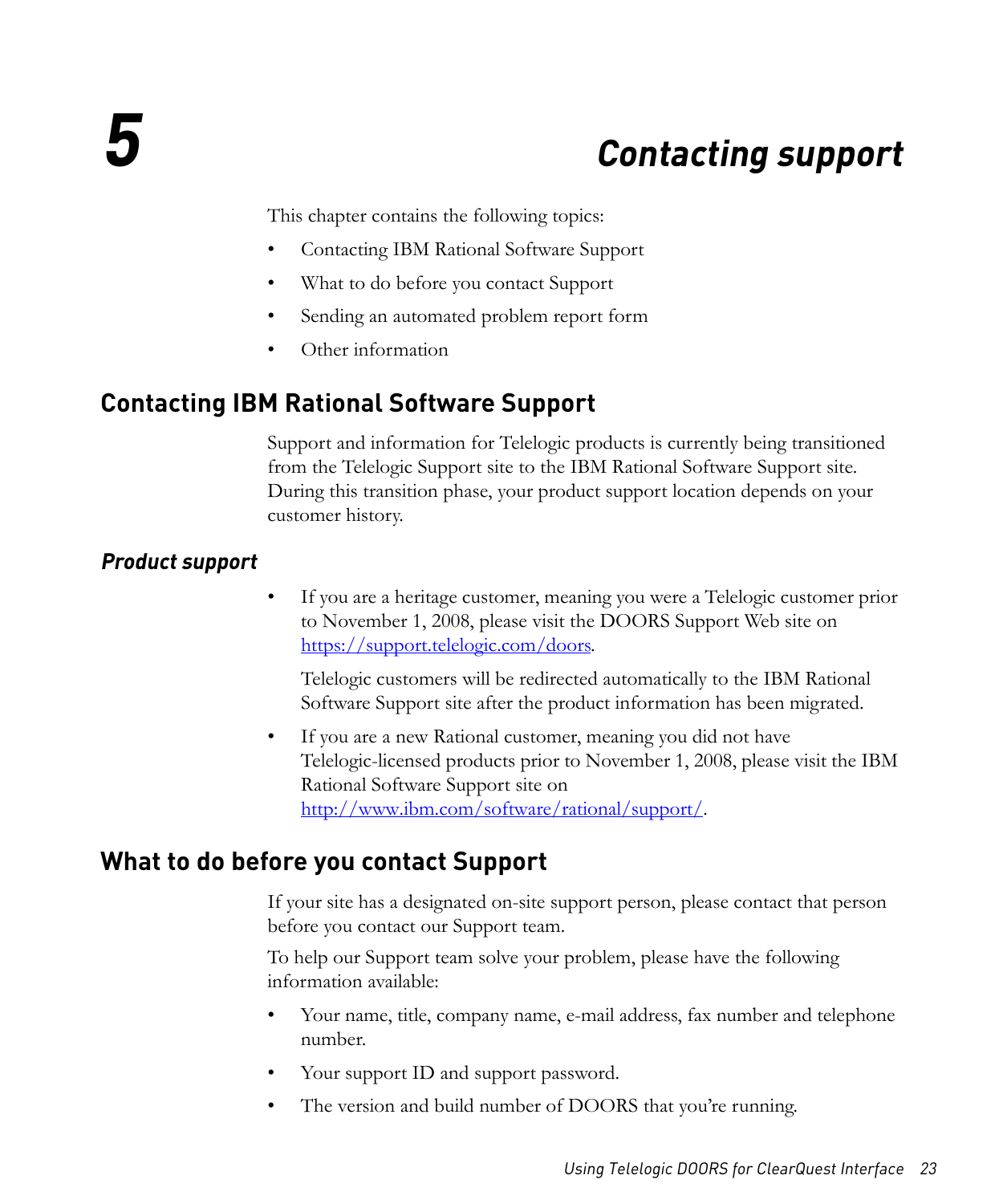To get this information, run DOORS, and click **Help > About DOORS**.

- The operating system you're running DOORS on.
- What operating system your DOORS database is running on, if different.
- If you are reporting a new problem, please have a clear statement of the problem, including the exact text of any error messages produced by DOORS, your operating system, or any other tools that were running when the problem occurred.
- If you are calling about a problem you reported earlier, you need the original tracking number the Support team assigned to your problem.
- If you want, you can use the automated problem report form. For information, see ["Sending an automated problem report form," on page 24.](#page-29-0)

<span id="page-29-1"></span>The support center on our web site is at https://support.telelogic.com.

#### <span id="page-29-0"></span>**Sending an automated problem report form**

**To send an automated problem report to Support:**

**1.** Select **Help > Generate Support Request**.

The **Telelogic Support Information** dialog box is displayed with some of your product information automatically included.

Review the information to make sure it's accurate.

- **2.** From the **Impact** drop down list box, select the severity of the problem.
- **3.** In the **Summary** box, summarize the problem.
- **4.** In the **Problem** box, type a detailed description of the problem.
- **5.** If available, attach a snapshot.

Click either **DOORS Window Snapshot** or **Screen Snapshot**, whichever is applicable, and select the snapshot from your machine.

- **6.** If possible, use the buttons in the **Attachment Information** area to add video capture, system details and files.
	- **Note** The **Add Product Files** button is unavailable in DOORS. Product information is collected and added automatically.

Add any relevant information to help Support resolve the problem.

**7.** You can either: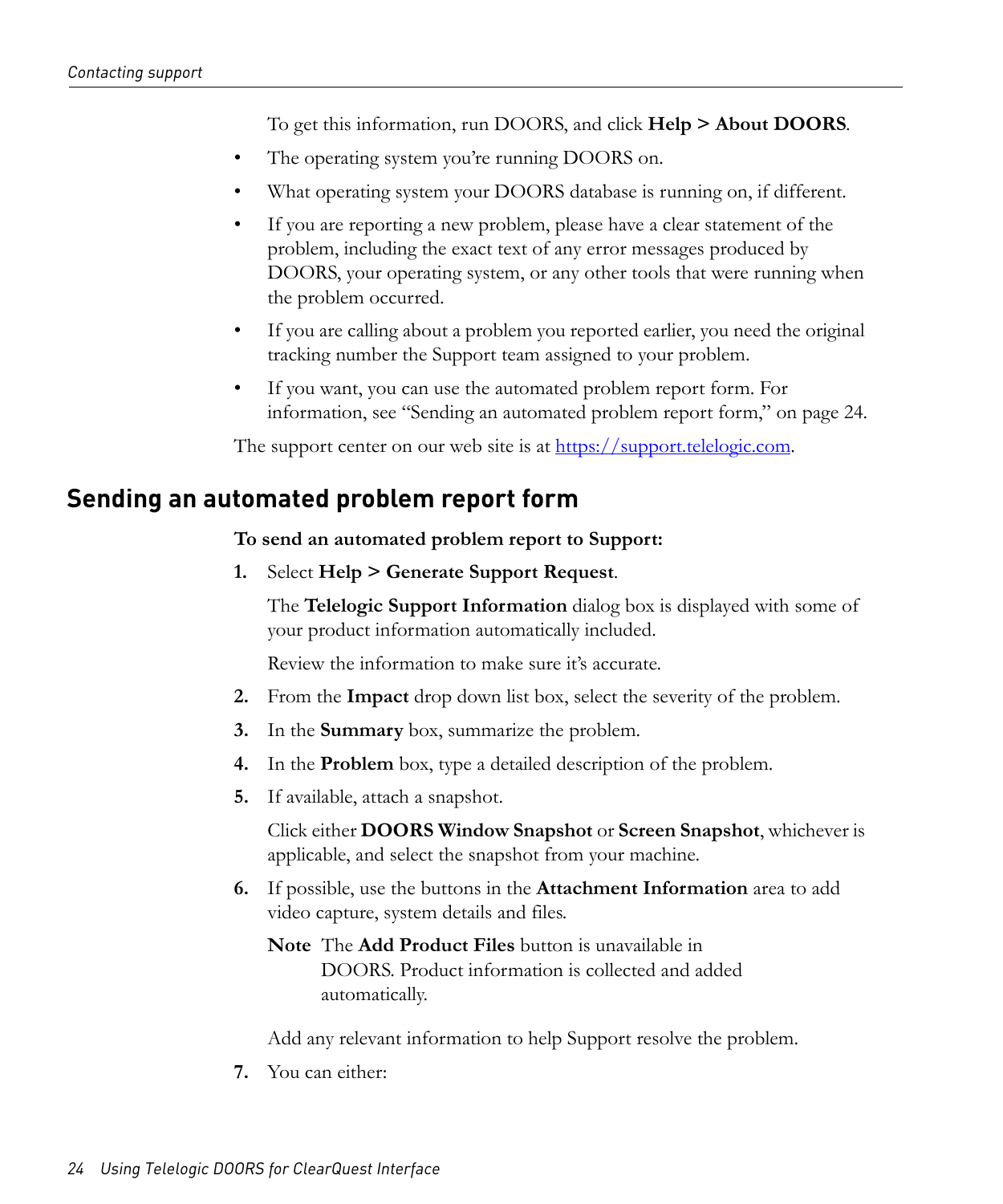• Display the information you've entered in a new window so that you can copy it. For example, you may want to add this information to someone else's information.

#### Click **Just Text (No Email)**.

• Open the email to edit it before sending it to Support.

Click **Preview and Send** to submit the report.

#### <span id="page-30-0"></span>*Guidelines for writing a problem report*

- Be as specific as possible when you summarize the problem in the **Summary** box and when you explain the situation and provide details in the **Problem** box. For example, "The system crashed when I tried to add an attribute" is more helpful than "It crashed."
- Indicate if there were any system changes, such as customizations or upgrades, before the problem occurred.
- If the problem is reproducible, list the specific steps to be followed in order to demonstrate the problem and also indicate the model you are using to perform the steps.
- In the problem description, include anything different or unusual that you observed before the problem happened.
- Make screen captures of anything that you feel will help and attach them to the problem report.
- Include any error messages and code samples you have related to the problem.
- If you have multiple unrelated questions or issues, please submit them separately.

#### <span id="page-30-1"></span>*Automatic responses and recording defects*

When you send the online form to Support, the customer service system immediately searches the Knowledge Base based on the **Summary** and **Problem** descriptions you entered. If there is an exact match of your problem in the knowledge base, the system automatically sends an email to you with a pointer to the most likely solution.

The problem is also automatically recorded in the defect tracking system as assigned to a support representative. This representative works with you to be certain that your problem is solved. The defect tracking system also records new problems with their solutions in the Knowledge Base to provide rapid assistance for other customers.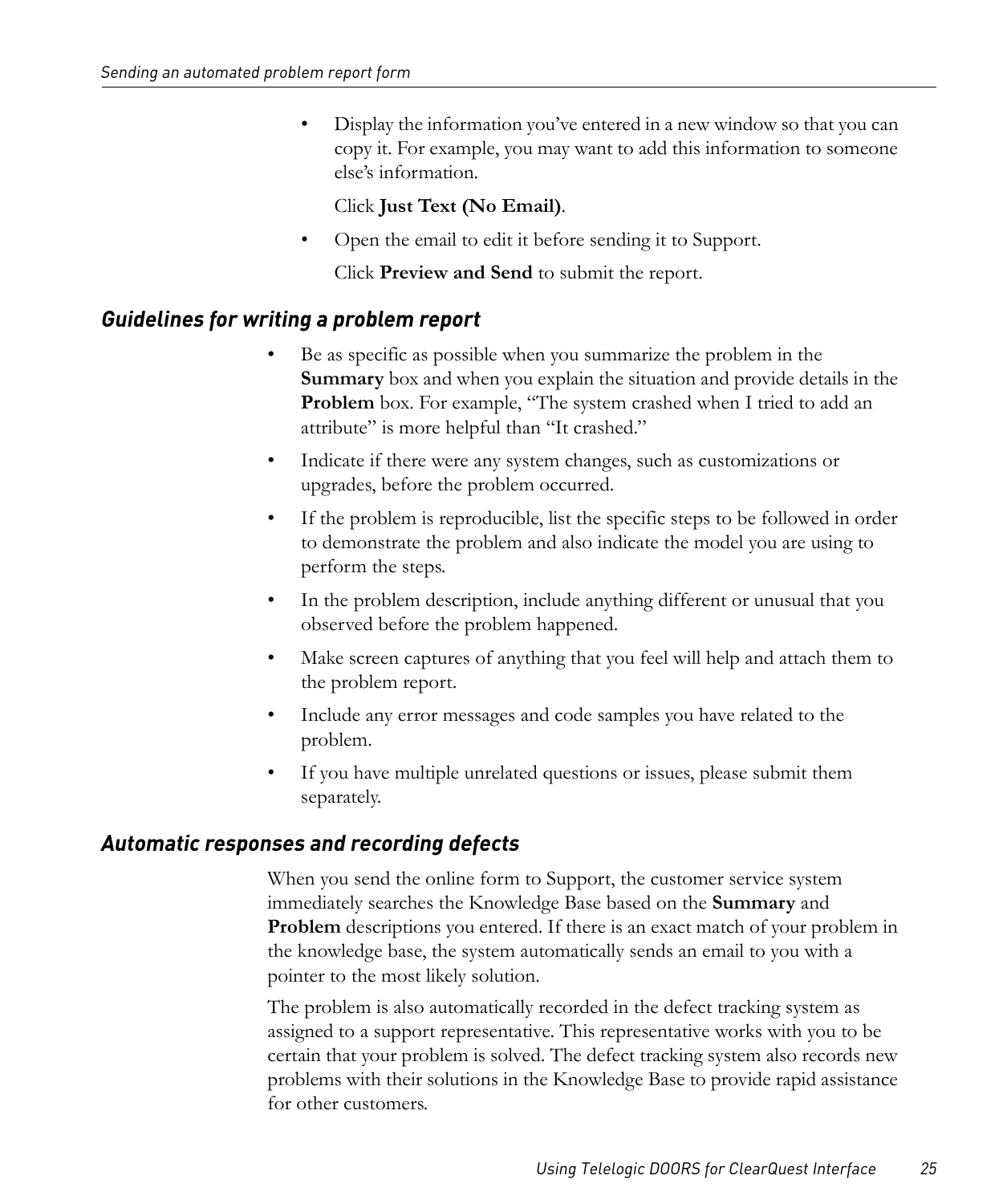#### <span id="page-31-0"></span>*Automatically generated problem reports*

If your DOORS system crashes, it displays a message asking if you want to send a problem report about the crash to DOORS Support.

If you decide to send this generated report, the system displays the same online form that is available from **Help > Generate Support Request**. In this case, the form contains information about the crash condition, in addition to the information that is usually filled in describing your system.

<span id="page-31-3"></span>Add any more information that you can to help the Support staff identify the problem before you click the **Preview and Send** button.

#### <span id="page-31-1"></span>*Changing the email address of the problem report*

If you want to send the problem to someone other than DOORS Support, for example to your internal support, you can change the default email address of the problem report.

#### **To change the email address of the problem report:**

- **1.** Open **System** in the **Control Panel**.
- **2.** On the **Advanced** tab, click **Environment Variables**, then click **New** under **variables**.

The **New User Variable** window is displayed

- **3.** In **Variable Name** enter **ILX\_RECIP**, the variable that controls the address used by the problem report.
- **4.** In **Variable Value** enter the email address you want to use.
- **5.** Click **OK** to add the value.
- **6.** Click **OK** to save the value in the environment variables.
- **7.** Click **OK** to save the value in the system properties.

#### <span id="page-31-2"></span>**Other information**

For Rational software product news, events, and other information, visit the IBM Rational Software Web site on http://www.ibm.com/software/rational/.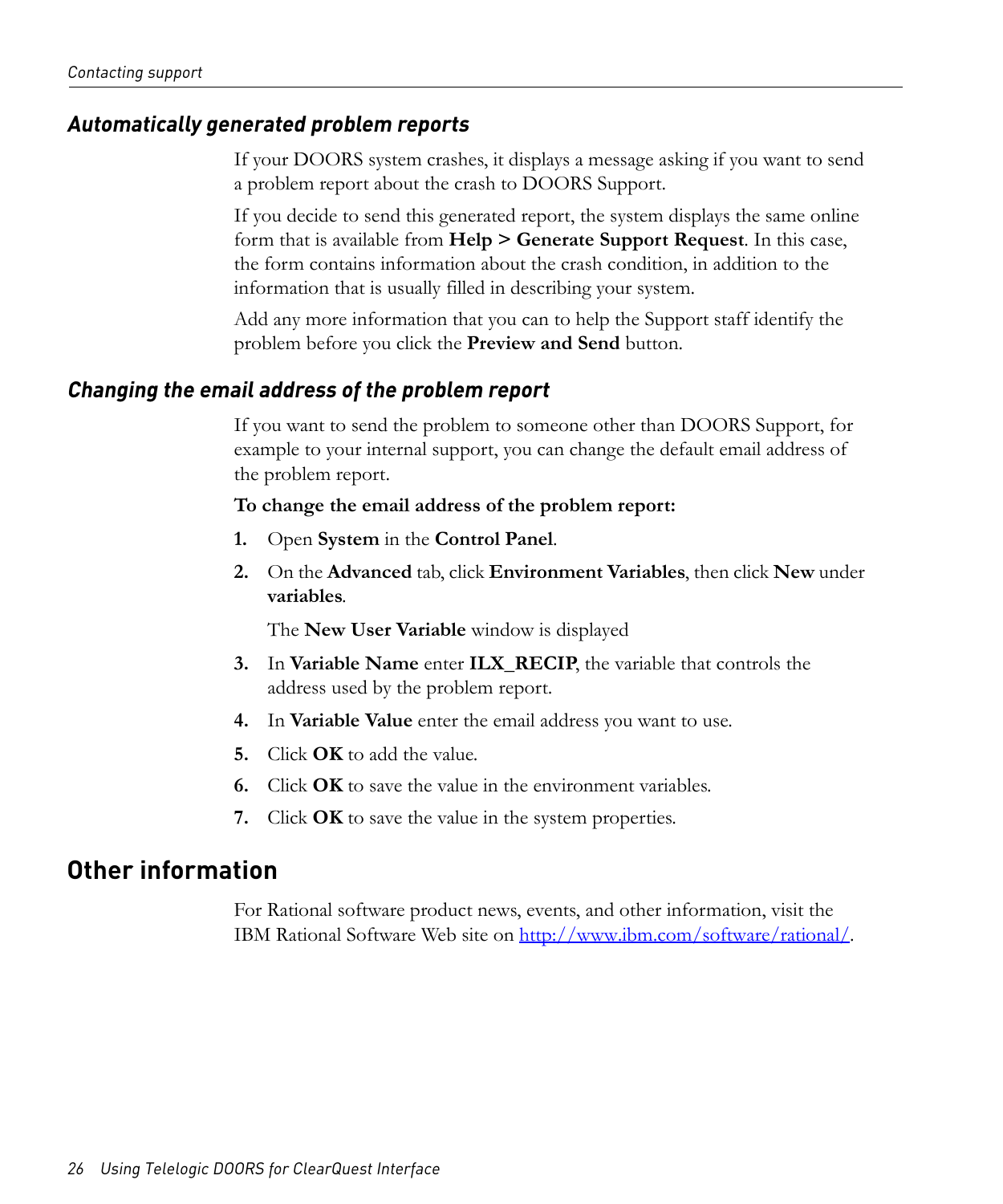# <span id="page-32-1"></span>*6 Notices*

<span id="page-32-0"></span>This information was developed for products and services offered in the U.S.A. IBM may not offer the products, services, or features discussed in this document in other countries. Consult your local IBM representative for information on the products and services currently available in your area. Any reference to an IBM product, program, or service is not intended to state or imply that only that IBM product, program, or service may be used. Any functionally equivalent product, program, or service that does not infringe any IBM intellectual property right may be used instead. However, it is the user's responsibility to evaluate and verify the operation of any non-IBM product, program, or service.

IBM may have patents or pending patent applications covering subject matter described in this document. The furnishing of this document does not grant you any license to these patents. You can send written license inquiries to:

IBM Director of Licensing IBM Corporation North Castle Drive Armonk, NY 10504-1785 U.S.A.

For license inquiries regarding double-byte character set (DBCS) information, contact the IBM Intellectual Property Department in your country or send written inquiries to:

IBM World Trade Asia Corporation Licensing 2-31 Roppongi 3-chome, Minato-ku Tokyo 106-0032, Japan

**The following paragraph does not apply to the United Kingdom or any other country where such provisions are inconsistent with local law:** INTERNATIONAL BUSINESS MACHINES CORPORATION PROVIDES THIS PUBLICATION "AS IS" WITHOUT WARRANTY OF ANY KIND, EITHER EXPRESS OR IMPLIED, INCLUDING, BUT NOT LIMITED TO, THE IMPLIED WARRANTIES OF NON-INFRINGEMENT, MERCHANTABILITY OR FITNESS FOR A PARTICULAR PURPOSE. Some states do not allow disclaimer of express or implied warranties in certain transactions. Therefore, this statement may not apply to you.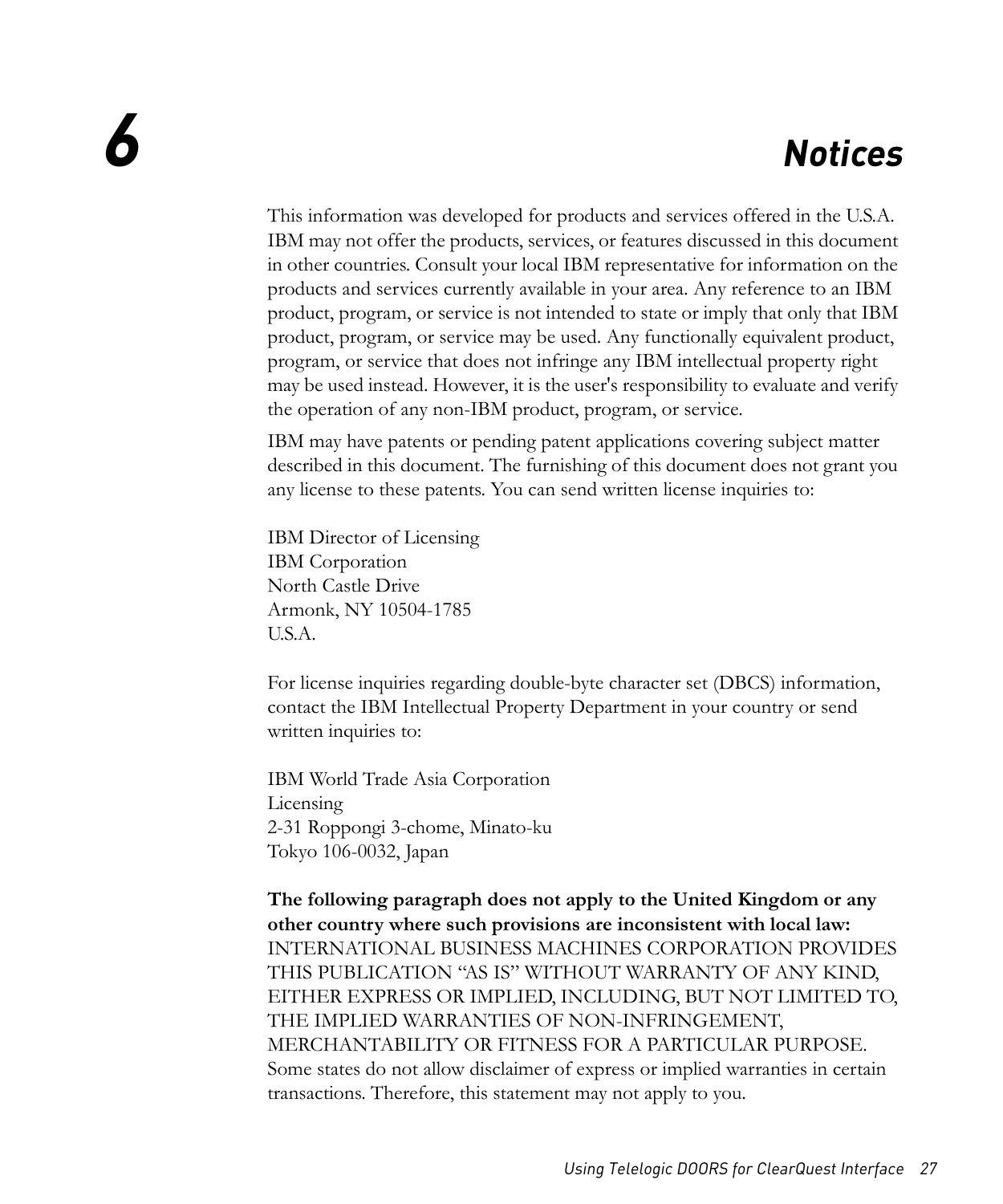This information could include technical inaccuracies or typographical errors. Changes are periodically made to the information herein; these changes will be incorporated in new editions of the publication. IBM may make improvements and/or changes in the product(s) and/or the program(s) described in this publication at any time without notice.

Any references in this information to non-IBM Web sites are provided for convenience only and do not in any manner serve as an endorsement of those Web sites. The materials at those Web sites are not part of the materials for this IBM product and use of those Web sites is at your own risk.

IBM may use or distribute any of the information you supply in any way it believes appropriate without incurring any obligation to you.

Licensees of this program who wish to have information about it for the purpose of enabling: (i) the exchange of information between independently created programs and other programs (including this one) and (ii) the mutual use of the information which has been exchanged, should contact:

Intellectual Property Dept. for Rational Software IBM Corporation 1 Rogers Street Cambridge, Massachusetts 02142 U.S.A.

Such information may be available, subject to appropriate terms and conditions, including in some cases, payment of a fee.

The licensed program described in this document and all licensed material available for it are provided by IBM under terms of the IBM Customer Agreement, IBM International Program License Agreement or any equivalent agreement between us.

Any performance data contained herein was determined in a controlled environment. Therefore, the results obtained in other operating environments may vary significantly. Some measurements may have been made on development-level systems and there is no guarantee that these measurements will be the same on generally available systems. Furthermore, some measurements may have been estimated through extrapolation. Actual results may vary. Users of this document should verify the applicable data for their specific environment.

Information concerning non-IBM products was obtained from the suppliers of those products, their published announcements or other publicly available sources. IBM has not tested those products and cannot confirm the accuracy of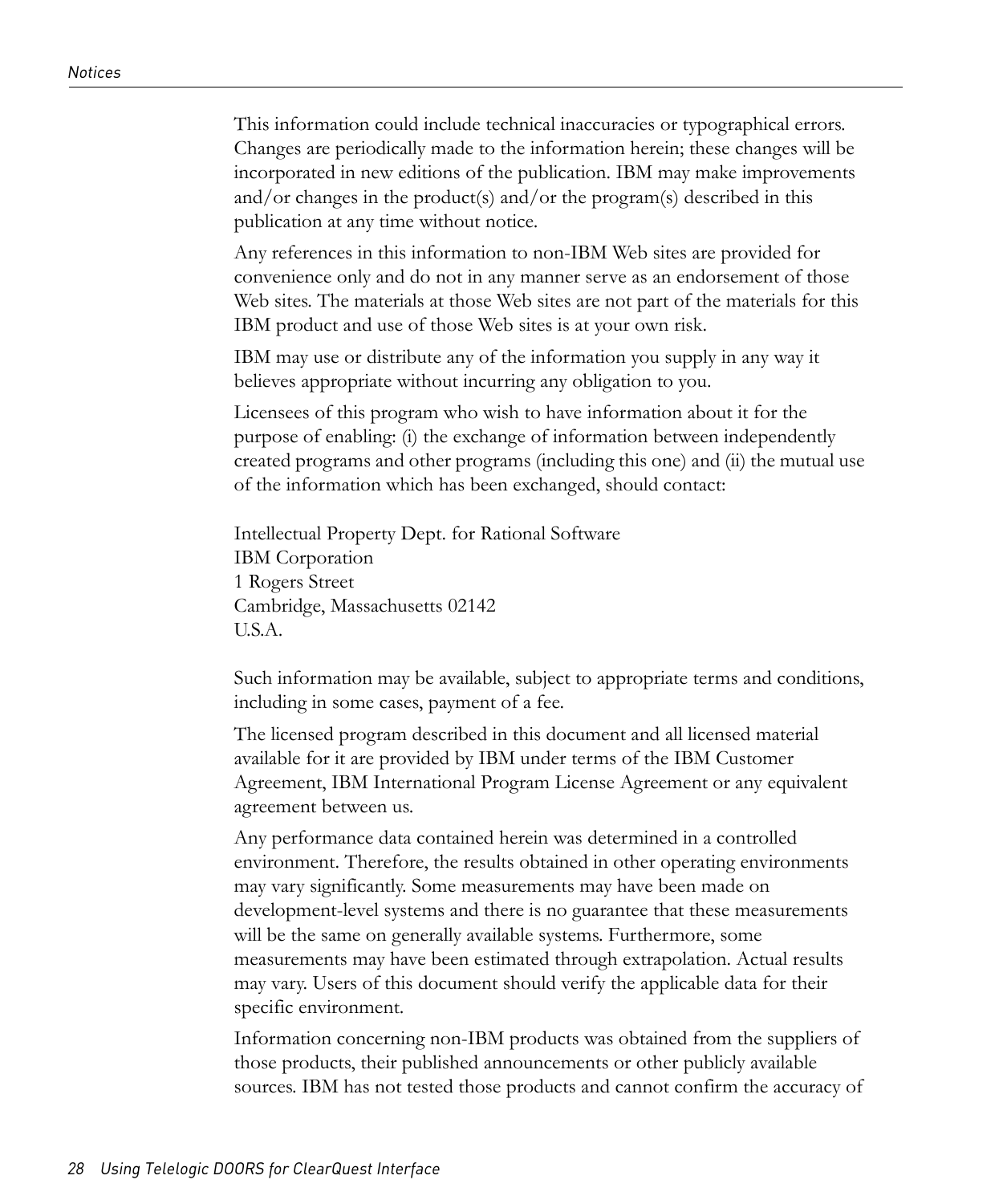performance, compatibility or any other claims related to non-IBM products. Questions on the capabilities of non-IBM products should be addressed to the suppliers of those products.

This information contains examples of data and reports used in daily business operations. To illustrate them as completely as possible, the examples include the names of individuals, companies, brands, and products. All of these names are fictitious and any similarity to the names and addresses used by an actual business enterprise is entirely coincidental.

If you are viewing this information softcopy, the photographs and color illustrations may not appear.

Additional legal notices are described in the legal\_information.html file that is included in your software installation.

#### <span id="page-34-0"></span>**Trademarks**

IBM, the IBM logo, ibm.com, Telelogic, Telelogic DOORS, and Telelogic DOORS for ClearQuest Interface are trademarks or registered trademarks of International Business Machines Corporation in the United States, other countries, or both. These and other IBM trademarked terms are marked on their first occurrence in this information with the appropriate symbol ( $\mathcal{R}$  or  $TM$ ), indicating US registered or common law trademarks owned by IBM at the time this information was published. Such trademarks may also be registered or common law trademarks in other countries. A current list of IBM trademarks is available on the Web at www.ibm.com/legal/copytrade.html.

FLEXnet is a registered trademark or trademark of Macrovision Corporation.

Microsoft, Windows, Windows 2003, Windows XP, Windows Vista and/or other Microsoft products referenced herein are either trademarks or registered trademarks of Microsoft Corporation.

Other company, product or service names may be trademarks or service marks of others.